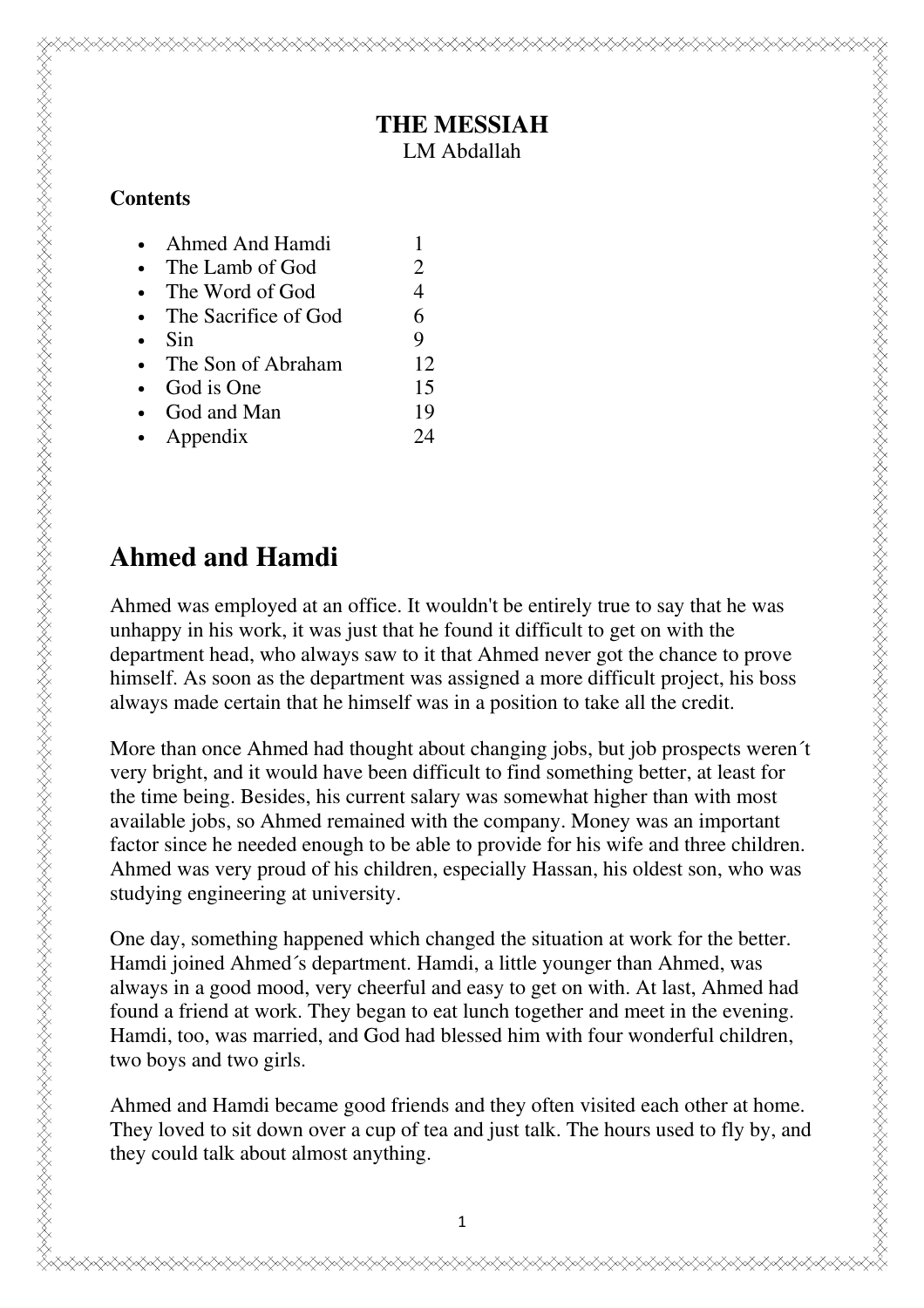At first they mainly talked about work at the office but as time went on they began to discuss some of life´s important questions. Both Ahmed and Hamdi were deeply religious but they did not share the same faith. Ahmed was a Muslim, while his best friend, Hamdi, read the Bible regularly and was a follower of the Messiah (*Al-Masih*).

What surprised Ahmed most was that the more he got to know Hamdi, the more he came to respect his faith and his life with God. Ahmed realised that his friend enjoyed a close relationship with God, something which he himself had never experienced, and this made him curious. Hamdi´s life with God, Ahmed thought, must have had something to do with the Messiah. In one sense, Ahmed also believed in the Messiah, although not in the same way. He believed in everything written in the Qur'an about Jesus, the son of Mary (*Aisa Ibn Mariam*) and had a deep respect for the Messiah. He knew that the Messiah had been born of the Virgin Mary (*Mariam Al-Athra*), that he had performed many miracles with God's permission and that he had received the Gospel (*Al-Injil*) from God. At the same time Ahmed realised that he only knew about a few details in the life of the Messiah, and his desire grew to find out more about this great apostle (*rasul*), who had been given so many names, even in the Qur'an.

One day, Ahmed, finally overcome by curiosity, decided to ask his good friend Hamdi about the Messiah. That decision led to many interesting conversations.

## **The Lamb of God**

"Tell me about Jesus, the son of Mary, " Ahmed requested earnestly. "I would really like to know more about him."

Hamdi thought for a moment and then said, "If you want to understand why the Messiah came into the world you will need to understand the meaning of sacrifice."

"Sacrifice? What do you mean?" wondered Ahmed.

Hamdi continued, "We see the meaning of sacrifice in *Id Al-Athha* (The Feast of Sacrifice). You know, when God asked Abraham (*Sayedna Ibrahim*) to sacrifice his son. What would have happened to Abraham's son if God (*Allah*) hadn't provided a sacrifice as a ransom (*fida*) for him?"

"Ishmael would have died," said Ahmed.

"That is the meaning of sacrifice, " replied Hamdi. "Someone dies instead of someone else. God sent a ram, which was sacrificed in his place. I am in the same position as Abraham's son. I am under the power of death, " said Hamdi.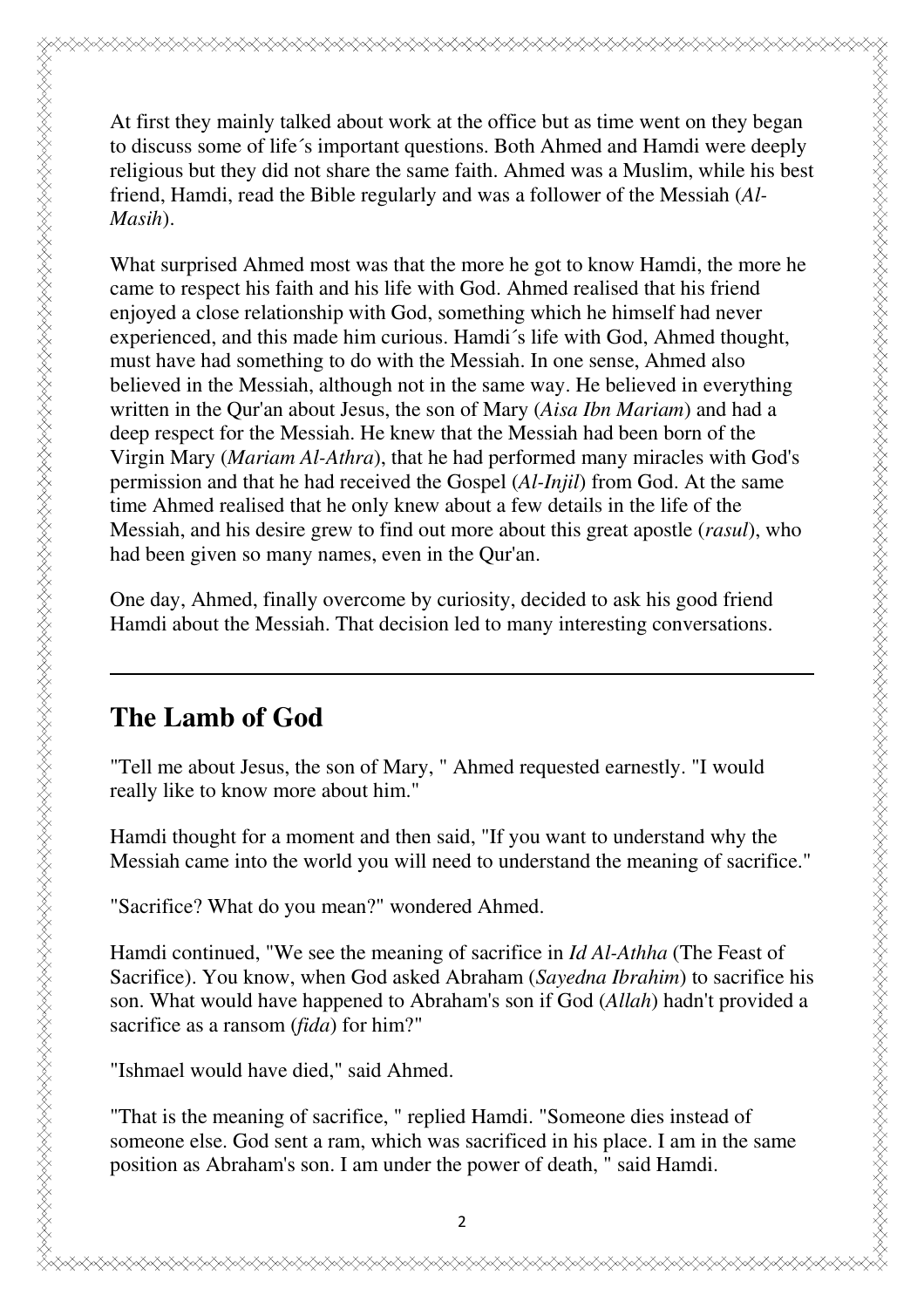"What do you mean?" said Ahmed, a little perplexed.

Hamdi answered in a serious voice, "It is written in the Bible (The Holy Book):

#### **'For the wages of sin is death.' (1)**

"The wages for my sin is death. I am a sinner. Yes, it's true that others see me as a deeply religious man. I pray to God every day, I study his book and I serve him. But before God I am a sinner. Is there anyone perfect apart from God?" asked Hamdi.

"No!" answered Ahmed. "No-one but God."

"So before God we are all sinners, aren't we?" asked Hamdi.

Ahmed agreed, "Yes, that is true."

ZARAZZAN ZANAN ZANAN ZANAN ZANAN ZANAN ZANAN ZANAN ZANAN ZANAN ZANAN ZANAN ZANAN ZANAN ZANAN ZANAN ZANAN ZANAN

"I am then in the same position as Abraham's son, under the power of death. But where is the sacrifice for my sins? Hasn't God sent a sacrifice as a ransom for me?" asked Hamdi. Ahmed didn't really know what to say. Hamdi continued, "John the Baptist (*Yahya Ibn Zakaria*) lived at the time of the Messiah. The first time he saw the Messiah, he said:

#### **'Look, the Lamb of God, who takes away the sin of the world!' (2)**

"The Messiah was not the lamb of man. He came from God. He came from above. God's Spirit (*Ruh Allah*) covered the Virgin Mary (*Mariam*). She became pregnant and gave birth to a son. As you know, he is called 'Jesus, the son of Mary', 'the Word of God (*Kalimat Allah*)' and 'the Spirit of God (*Ruh Allah*)'. He was pure. He came from heaven as the Lamb of God. The Messiah proved that he was the Lamb of God by living a perfect life before God. There was never a time when he needed to say 'I ask God the Great for forgiveness (*astaghfer Allah Al-Azim*)' since he was the perfect Lamb of God. But since he came as the Lamb of God to take away the sin of the world, he had to be sacrificed. This happened when, of his own free will, he gave his life in death. He rose from the dead and he ascended alive into heaven. And one day he will return to the world."

Hamdi was quiet for a moment, looked at Ahmed and said, "I am in the same position as Abraham's son. I am under the power of death. But there is a sacrifice for my sins through the Messiah, the pure Lamb of God. Now, through his Lamb, God offers forgiveness for all our sins and eternal life in paradise (*janna*). The Messiah bore the sin of all mankind, including yours, Ahmed."

Ahmed sat silently for a long time, thinking. Then he said, "If the Messiah took away the sin of the whole world, then I don't need to die...in which case I already have eternal life."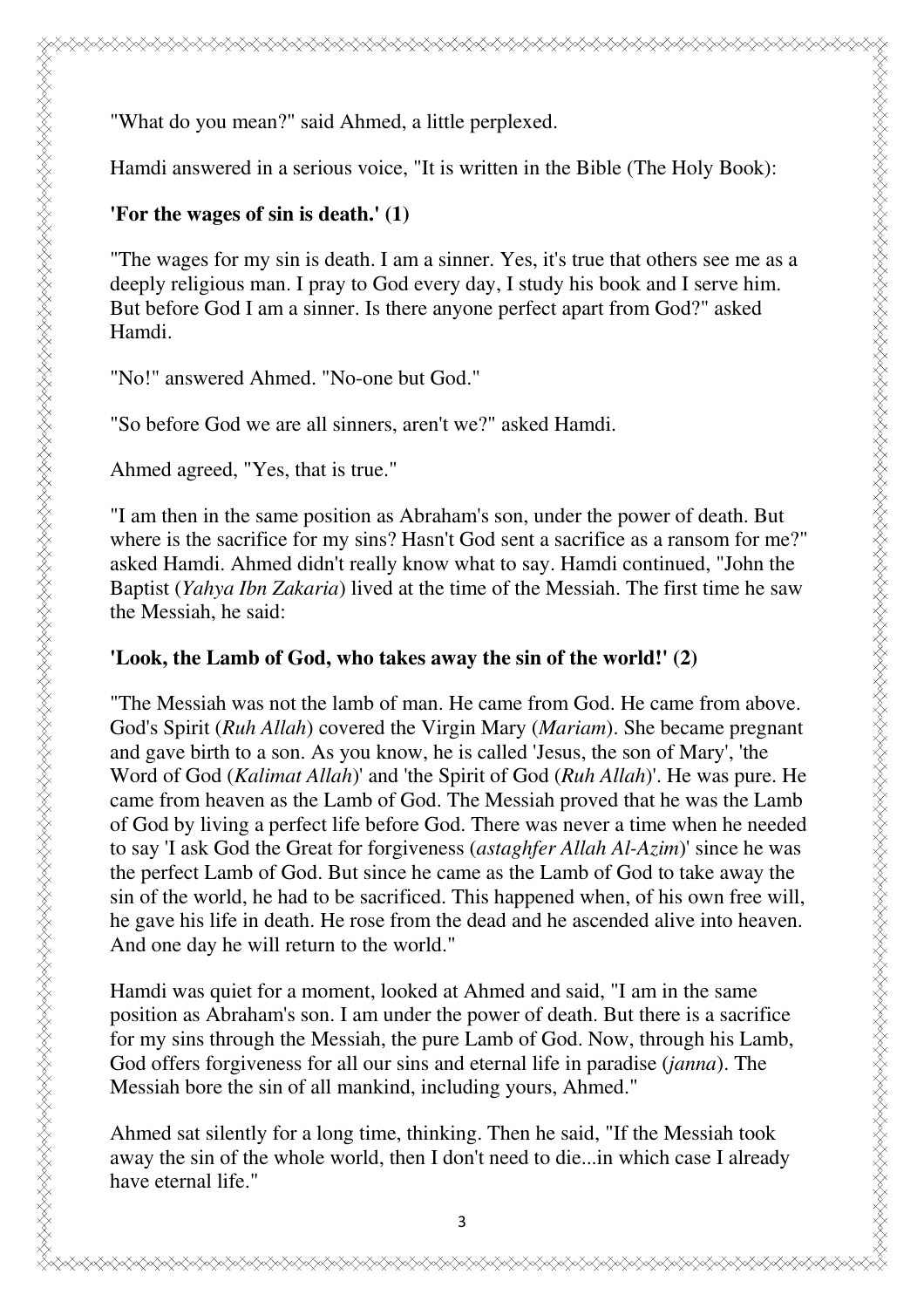"Ahmed," said Hamdi, "suppose it's your birthday and the Messiah comes with a present and knocks on your door. He says to you, 'Ahmed, I would like to give you a present - forgiveness for all your sins, eternal life and a living, personal relationship with God starting today. But there are some conditions. You must turn from your sin, confessing it, and receive forgiveness through my sacrifice for you. If you receive the gift, it's yours, not otherwise.' "

Ahmed sat, pondering. He felt confused and didn't really know what to say.

"Maybe you think that was an extreme example, " said Hamdi, "but every time a servant of the Lord explains the way to God through the Messiah, it's as if the living and risen Jesus, the son of Mary is actually knocking on our door. He says in the Bible:

#### **'Here I am! I stand at the door and knock. If anyone hears my voice and opens the door, I will come in and eat with him, and he with me.' " (3)**

Hamdi added, "Opening my door to the Messiah and inviting him into my life to break my bread and have fellowship with me, that is exactly the same as receiving God's gift, a gift God wants to give everyone."

"I want you to know, Hamdi, that what you've just told me about the Messiah has touched me deeply. I'll need time to think about our conversation. But I want to hear more about the Messiah the next time we meet."

"*Al-salamu aleykum* (may peace be upon you)."

"*Aleykum al-salam* (and upon you be peace)."

### **The Word of God**

"What you told me last time about Jesus, the son of Mary gave me a lot to think about, " began Ahmed, a little tentatively. "I hope you don't mind, but I have a lot of questions I'd like answers to before going on with our conversation about the Messiah."

"Of course, please go ahead, " Hamdi replied, half knowing what Ahmed was going to say.

Again, Ahmed began tentatively, "You know that we, as Muslims, believe in the heavenly books - *Al-Tawrah* (the Pentateuch of Moses), *Al-Zabur* (the Psalms of David), *Al-Injil* (the Gospel of Jesus) and the Holy Qur'an. But I've also been taught that all the books apart from the Qur'an have been falsified by Jews and Christians,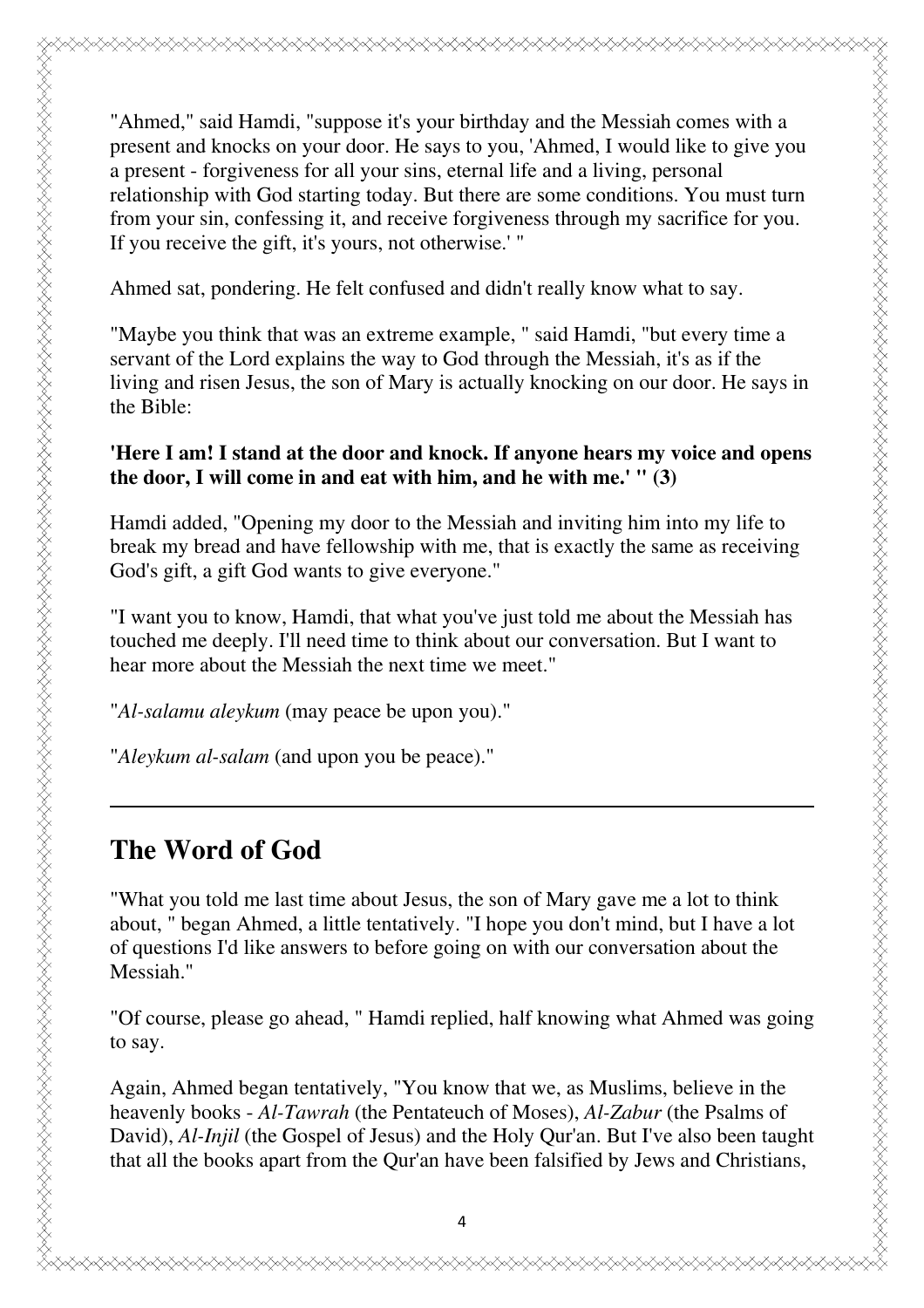so that you can no longer believe what's written in them. So the Holy Book (the Bible) you believe in is corrupted (*muharraf*) and a mixture of truth and lies."

"Can you offer any historical evidence to support that?" asked Hamdi.

Ahmed thought for a while but to his amazement realised that he had never heard anything but unfounded allegations.

Hamdi continued, "Can you tell me when this alleged corruption took place or how it was even possible for it to be achieved?"

"No, I can't, " said Ahmed a little shocked. "No-one's ever given me the answers to such basic questions."

After a moment Hamdi asked, "Do you think it would be possible for the Qur'an to be corrupted?"

"*Astaghfer Allah* (I ask God for forgiveness)!" exclaimed Ahmed. "That would be utterly impossible. Believers would never allow anyone to even try to corrupt it."

Hamdi answered, "Why do you think we see the Bible differently? How could you even think that the true believers would have allowed someone to change the Holy Scriptures and produce a corrupted Bible? I believe in the God who created heaven and earth, the God who is omniscient and almighty. He who has given mankind his own Word also has the power to keep his Word from corruption."

With his eyes firmly on Ahmed, Hamdi asked, "Ahmed, do you believe that everything that happens is in accordance with the will of God?"

"Yes, I believe that, " answered Ahmed.

Hamdi continued, "Do you really believe that God would first give his Word to the world and then decide that it should be corrupted, or does not the Almighty have the power to keep his Word from corruption?"

"Yes, God certainly does have the power to keep his Word from corruption, " agreed Ahmed.

"Do you know, Ahmed, that the Bible is a wonderful book? It was written over a period of approximately 1,400 years. It contains *Al-Tawrah* (the Pentateuch), *Al-Zabur* (the Psalms), *Al-Injil* (the Gospel) and many other books which were written by God's apostles (*rasul*) and prophets (*anbia*). The Bible is divided into two parts: The Old Testament, which covers the time before the Messiah's birth, and The New Testament, which begins with the arrival of the Messiah in the world. The Bible was written in three different languages."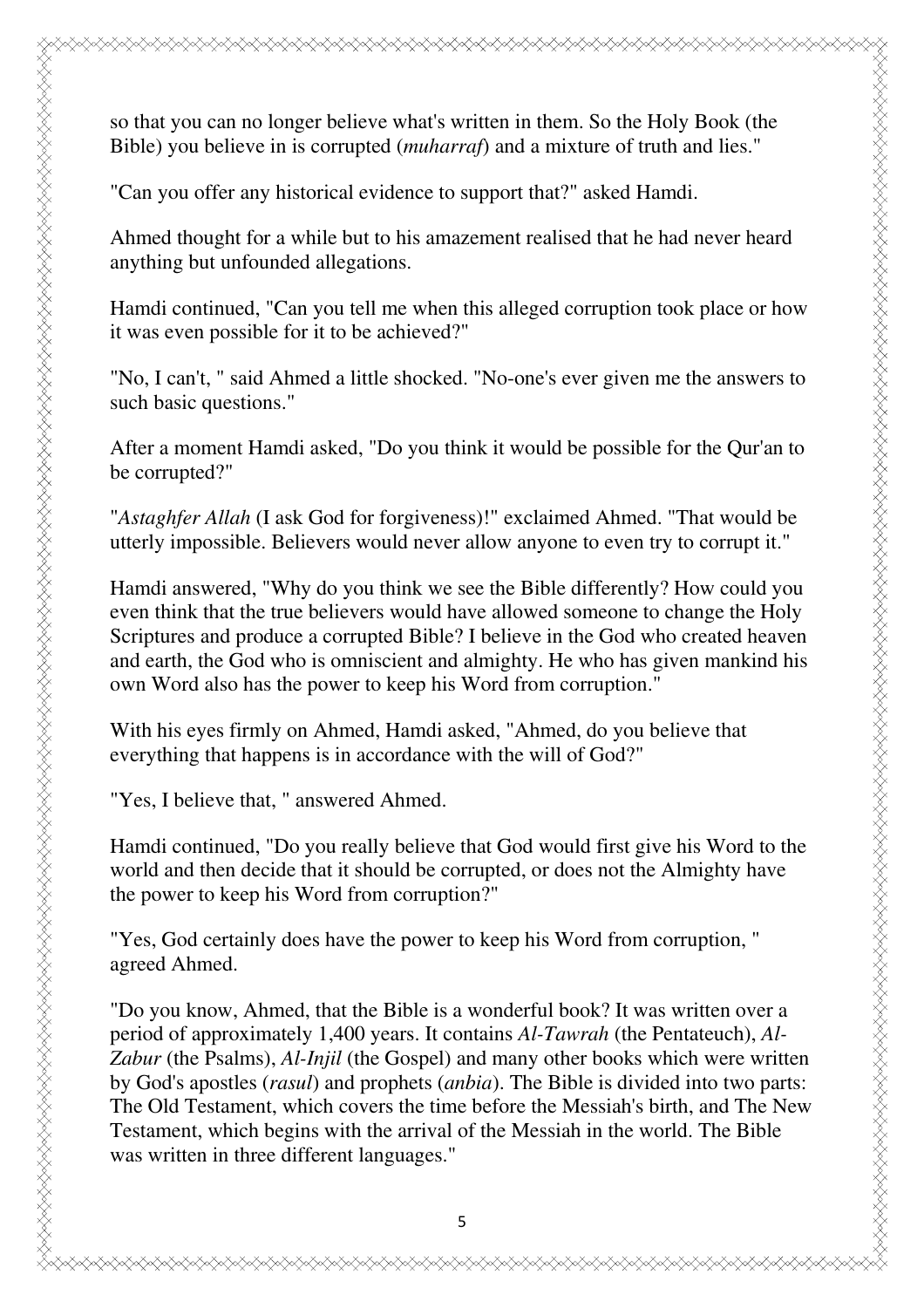"Which languages were those?" wondered Ahmed.

"It was written in Hebrew, Aramaic and Greek, " replied Hamdi. "God used many different types of people when he gave us his Word. Some were kings or statesmen, others were shepherds or fishermen. The Bible is a miracle from God, because in spite of the immense timespan and the many different people involved in its writing, the entire book holds together as a wonderful whole. There is a common theme throughout the whole Bible, and that theme, Ahmed, is the Messiah (*Al-Masih*)."

"Can it be true that God spoke about the Messiah for 1,400 years?" said Ahmed astonished.

"Ahmed, " said Hamdi with a smile, "God has spoken about the Messiah throughout all history right up to the present day."

"Is that really possible?" said Ahmed, full of doubt.

"Yes, of course it is, because with God everything is possible, " answered Hamdi, "but we can talk about that the next time we meet."

"I'm really looking forward to it, " said Ahmed.

"*Al-salamu aleykum*."

ZARAZZAN ZANAN DANAN DANAN DANAN DANAN DANAN DANAN DANAN DANAN DANAN DANAN DANAN DANAN DANAN DANAN DANAN DANAN DANAN DANAN DANAN DANAN DANAN DANAN DANAN DANAN DANAN DANAN DANAN DANAN DANAN DANAN DANAN DANAN DANAN DANAN DAN

"*Aleykum al-salam*."

## **The Sacrifice of God**

"I'm really curious about how the Messiah could be the theme running through the whole Bible, " said Ahmed.

"Do you remember when we talked about the Messiah as the Lamb of God which bore our sin?" asked Hamdi.

"Of course I do, " replied Ahmed. "How could I ever forget that?"

"God has been teaching mankind about sacrifice throughout all history right up to Jesus, the son of Mary, " said Hamdi.

"In what way?" asked Ahmed.

"How many people were on earth at the time of Cain *(Qabil)* and Abel *(Habil)*?" asked Hamdi.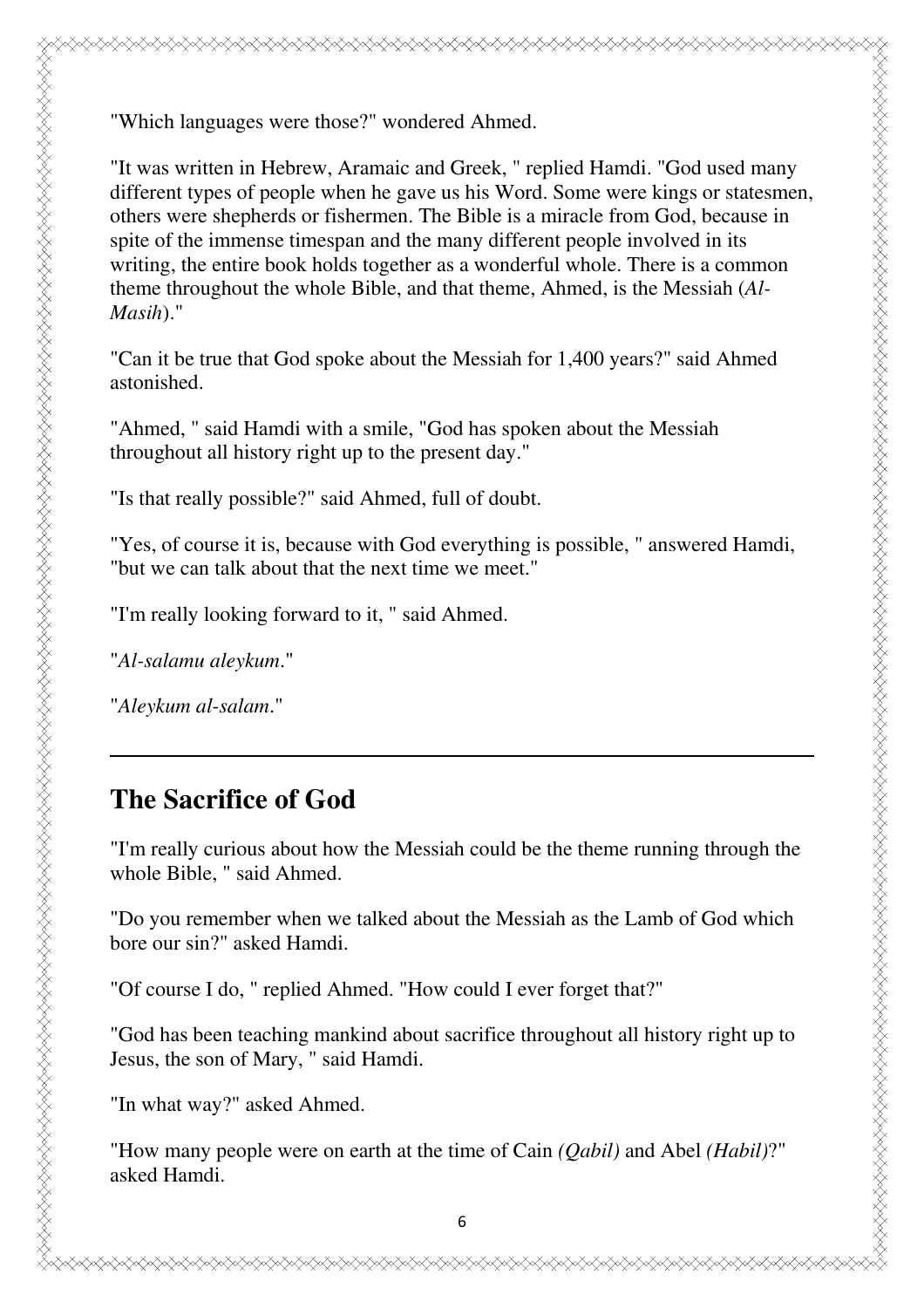Ahmed thought for a little while and then replied, "Four - Adam, Eve *(Hawa)*, Cain and Abel."

"Only four people, " said Hamdi, "and yet they understood that it was necessary to worship God with a sacrifice. How could they have known that?" asked Hamdi and continued, "Because God is holy and pure, but man is a sinner and in need of a ransom for his sin. Noah *(Sayedna Noh)* worshipped God with a sacrifice. Abraham *(Sayedna Ibrahim)* worshipped God with a sacrifice. Moses *(Sayedna Musa)*, David *(Sayedna Dawoud)* and all the apostles and prophets have worshipped God with a sacrifice." Hamdi added, "I worship God in the same way as the apostles and prophets."

"No, now you are joking. You don't go down to the market to buy a sheep to sacrifice to God, " said Ahmed, smiling with his whole face.

"I worship God through the Messiah, the Lamb of God, who bore my sin when he was sacrificed, " answered Hamdi. "It is written in the Holy Book (The Bible):

#### **'For there is one God and one mediator between God and men, the man Christ Jesus, who gave himself as a ransom for all men.' (1)**

"There is only one God and there is only one mediator between God and us, the Messiah, who offered himself as a ransom *(fida)* for all, for you too, Ahmed. Throughout all history right up to the present day, people have worshipped the living God with a sacrifice."

ZARAZZAN ZANAN DANAN DANAN DANAN DANAN DANAN DANAN DANAN DANAN DANAN DANAN DANAN DANAN DANAN DANAN DANAN DANAN DANAN DANAN DANAN DANAN DANAN DANAN DANAN DANAN DANAN DANAN DANAN DANAN DANAN DANAN DANAN DANAN DANAN DANAN DAN

"I think I'm beginning to understand what you mean, but you'll need to explain a little more so that I can understand the whole picture, " said Ahmed thoughtfully.

A moment later Hamdi replied, "God revealed the meaning and purpose of sacrifice in history, especially through Moses in the Tawrah (Pentateuch). The collective teaching of the law *(Al-Sharia)* on the meaning of sacrifice as a ransom for sin is clear from the following words of Scripture:

#### **'In fact, the law requires that nearly everything be cleansed with blood, and without the shedding of blood there is no forgiveness.' " (2)**

"But what has all this teaching about sacrifice got to do with Jesus, the son of Mary?" wondered Ahmed.

"Well, " said Hamdi, "parallel to the teaching about the meaning of sacrifice are many prophecies about the Messiah. Among these prophecies were predictions that when the Messiah came into the world he would be sacrificed as a ransom for our sin. Hamdi picked up a Bible and opened it. Showing the passage to Ahmed he said, "See for yourself what an exact description of the Messiah's sacrifice the prophet Isaiah wrote around 700 years before the Messiah came: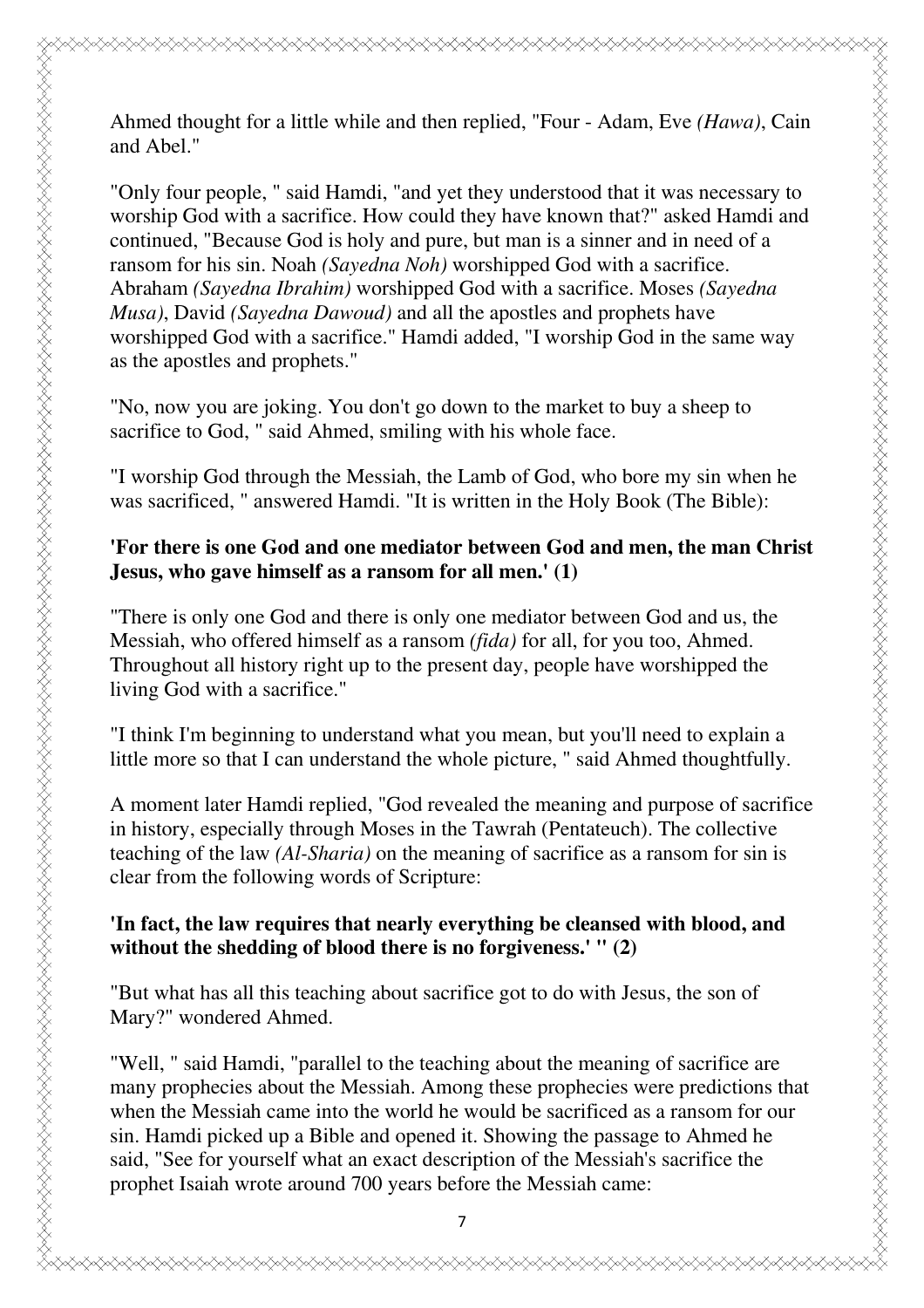**'Surely he took up our infirmities and carried our sorrows, yet we considered him stricken by God, smitten by him, and afflicted. But he was pierced for our transgressions, he was crushed for our iniquities; the punishment that brought us peace was upon him, and by his wounds we are healed. We all, like sheep, have gone astray, each of us has turned to his own way; and the LORD has laid on him the iniquity of us all. He was oppressed and afflicted, yet he did not open his mouth; he was led like a lamb to the slaughter, and as a sheep before her shearers is silent, so he did not open his mouth.' " (3)**

g<br>A

Ahmed, deeply touched by the prophetic words, said in amazement, "Are you saying that this was actually written hundreds of years before the birth of Jesus, the son of Mary?"

"Yes, " said Hamdi. "According to the prophets, the Messiah was to come from the family of the prophet David *(Nabi Dawoud)*. David, who lived around a thousand years before the Messiah, gives a very accurate description of his future son, the Messiah's, crucifixion. Crucifixion was a very slow and painful method of execution. After a while, the bones of the crucified person would go out of joint, and besides this, he would suffer from severe thirst. The prophet David writes:

**'I am poured out like water, and all my bones are out of joint. My heart has turned to wax; it has melted away within me. My strength is dried up like a potsherd, and my tongue sticks to the roof of my mouth; you lay me in the dust of death.**

**Dogs have surrounded me; a band of evil men has encircled me, they have pierced my hands and my feet. I can count all my bones; people stare and gloat over me.** 

**They divide my garments among them and cast lots for my clothing. ' (4)**

"David wrote this even though crucifixion wasn't even used as a method of execution in his day. It was invented much later and was used by the Romans during the time of the Messiah."

"So you're saying that all these predictions have been fulfilled in Jesus, the son of Mary?" asked Ahmed.

"Yes, and not only these, but many other prophecies have been fulfilled to the letter in the Messiah, " answered Hamdi. "The Messiah himself confirmed on a number of occasions that he came to give his life as a ransom *(fida)*. He said about himself: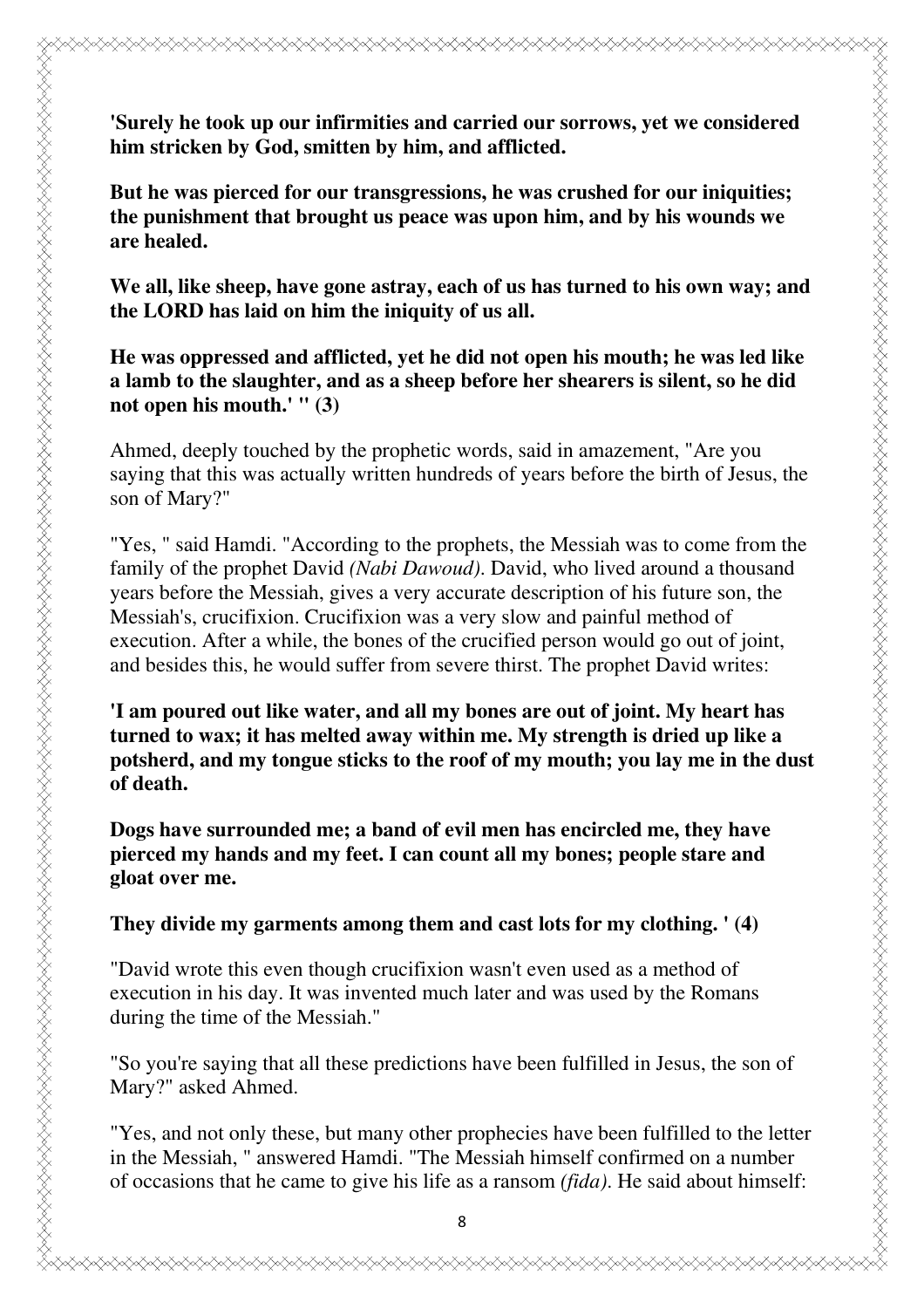#### **'For even the Son of Man did not come to be served, but to serve, and to give his life as ransom for many.' (5)**

"Ahmed, do you understand now how God's teaching on sacrifice for the sin of mankind runs all the way through the Bible and how it has all been fulfilled through the Messiah?"

"Hamdi, " said Ahmed, "I have never heard this before. It is very interesting. I need more time to think. But don't worry, I'll soon be back with more questions."

"Please, receive this Bible as a gift from me, " said Hamdi. "Begin with the New Testament, where you can read about the life of the Messiah and about his amazing miracles and teaching."

"Thank you, " said Ahmed. "I have heard a lot about the 'People of the Book' *(ahl al-kitab)*, but I've never read the book itself before. I'm really looking forward to reading about the teaching and miracles of Jesus, the son of Mary."

"*Al-salamu aleykum.*"

"*Aleykum al-salam.*"

## **Sin**

ZARAZZAN ZANAN DANAN DANAN DANAN DANAN DANAN DANAN DANAN DANAN DANAN DANAN DANAN DANAN DANAN DANAN DANAN DANAN DANAN DANAN DANAN DANAN DANAN DANAN DANAN DANAN DANAN DANAN DANAN DANAN DANAN DANAN DANAN DANAN DANAN DANAN DAN

"Hamdi," began Ahmed a little tentatively, "since we met last time, I've been thinking about the Messiah and how he gave his life as a ransom for the sin of mankind. But there is one thing I want to know. Where does sin *(al-khatiya)* come from, and how is it that all mankind has problems with sin? Can you explain that?" asked Ahmed in a serious voice.

"Yes, I think so, " Hamdi answered thoughtfully, "but we'll have to go back to the beginning to understand where sin comes from. In the Tawrah (Pentateuch) we read that after God had created the world and mankind, he placed man in paradise *(janna)*. There in paradise, man was completely pure and lived in a perfect relationship with God. But as you know, something happened which destroyed life in paradise. Ahmed, what happened?"

"Satan came and destroyed everything, " said Ahmed.

"Exactly!" Hamdi replied. "God forbade man to eat of the fruit of the tree of the knowledge of good and evil when he said to Adam: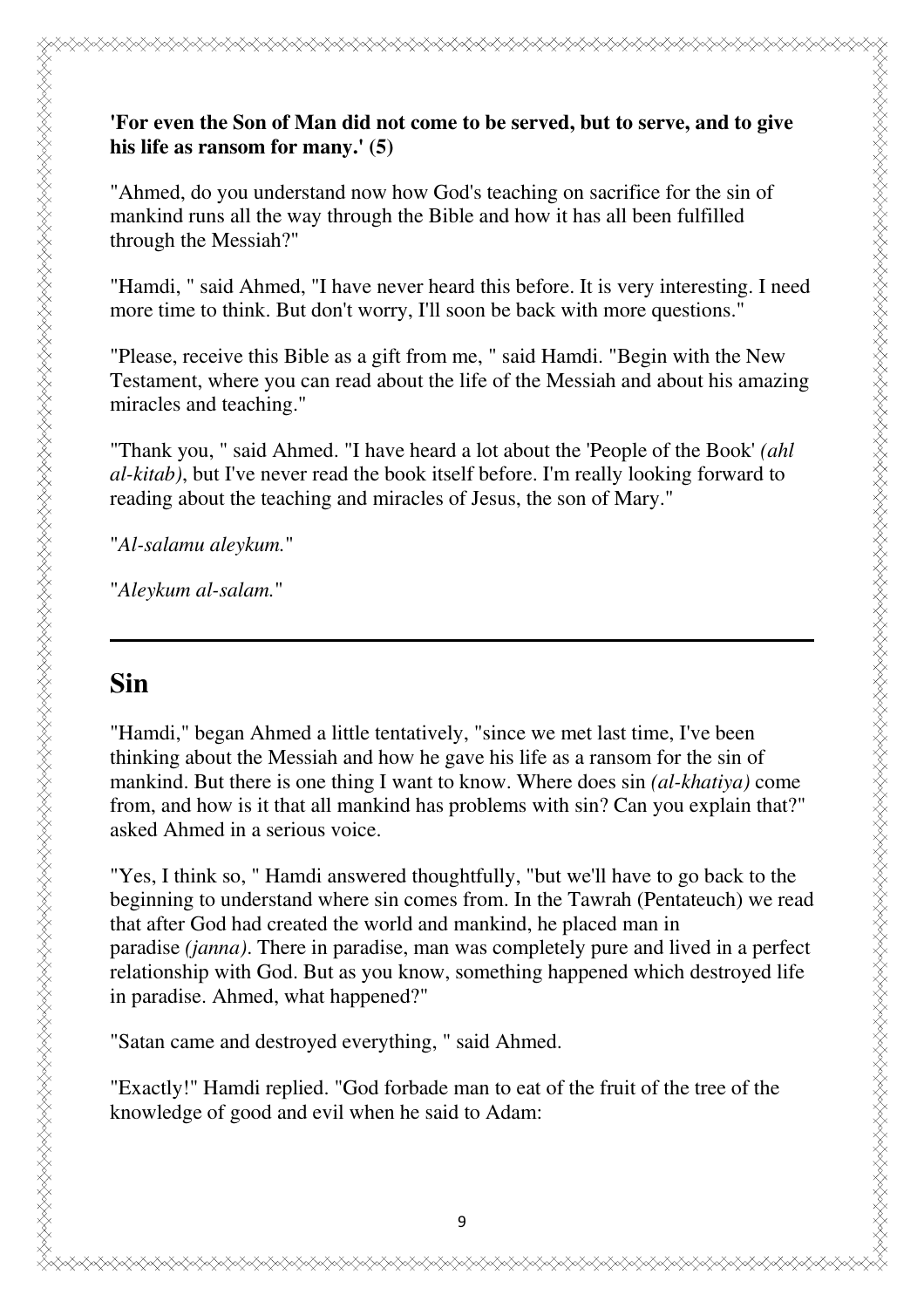### **'You are free to eat from any tree in the garden; but you must not eat from the tree of the knowledge of good and evil, for when you eat of it you will surely die.' (1)**

"But Satan came as a snake and tempted Adam and Eve. They were disobedient towards God and ate of the fruit. The result was devastating for mankind. Since sin entered the life of mankind, everyone became a sinner."

"Did everyone really become a sinner?" asked Ahmed sceptically. "I find it difficult to accept that. If it's true, in what way did everyone become a sinner?"

"Mankind became just like the fruit he ate, " said Hamdi. "He became a strange mixture of good and evil. Sometimes a person can perform some of the most noble and distinguished acts and then, the next minute, be involved in some the worst acts of treachery, perhaps even deceiving and defrauding his own neighbour. One minute, a person can be very loving and considerate, and the next minute, be filled with envy, selfishness, lust or some other characteristic related to sin. As you said, Ahmed, all mankind wrestles with this problem. Every religion deals with this problem. Every nation creates laws to control sin in its various outworkings. The worst of it is that people are not sinners because they sin, but they sin because they are sinners. It's as if there's a little factory inside people which produces sin and evil, isn't it?" said Hamdi and gave Ahmed a searching look.

"I'm sorry to say that your description of mankind corresponds to reality pretty well. People really are a strange mixture of good and evil, " answered Ahmed. "But where does Satan fit into the picture?"

ZARAZZAN ZANAN DANAN DANAN DANAN DANAN DANAN DANAN DANAN DANAN DANAN DANAN DANAN DANAN DANAN DANAN DANAN DANAN DANAN DANAN DANAN DANAN DANAN DANAN DANAN DANAN DANAN DANAN DANAN DANAN DANAN DANAN DANAN DANAN DANAN DANAN DAN

"Well, it was through sin that Satan obtained power in human lives and societies, " answered Hamdi. "He who once tempted Adam and Eve continues to do the same thing today. He still tempts people so that we will continue to live in sin. It is through sin that Satan obtains power in people's lives because it is sin that separates us from God. It is because of sin that the world is like it is today. God created everything good, but mankind has brought a great deal of evil into the world, for example, through war and oppression, but also through broken relationships and many other kinds of misery which destroy people's lives."

"So you're saying that God didn't create us like this, but that the world is like it is because of Adam's sin?" Ahmed wondered.

"Exactly!" Hamdi replied. "Sin entered mankind through Adam, as it is written:

#### **'Therefore, just as sin entered the world through one man, and death through sin, and in this way death came to all men, because all sinned.' (2)**

"The worst result was death, both physical and spiritual death."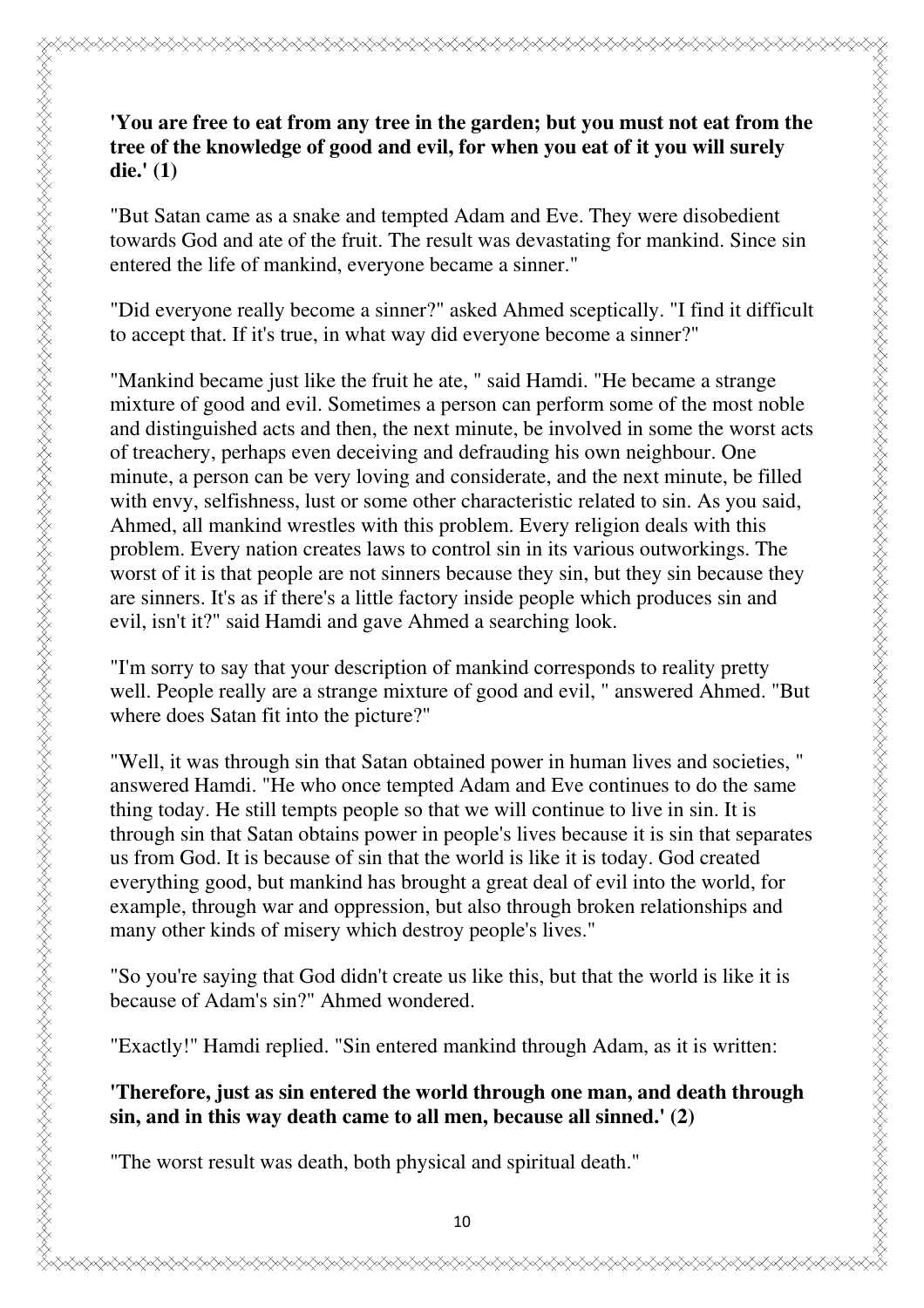"Physical and spiritual death?" said Ahmed and looked questioningly at Hamdi. "What exactly is spiritual death?"

"Well, God told man that if he ate of the fruit he would surely die, " Hamdi began. "And because God is righteous and always acts according to his Word, death indeed came over mankind so that all people die. But man also died in a spiritual way when he sinned."

"How?" wondered Ahmed.

ZARAZZAN ZANAN DANAN DANAN DANAN DANAN DANAN DANAN DANAN DANAN DANAN DANAN DANAN DANAN DANAN DANAN DANAN DANAN DANAN DANAN DANAN DANAN DANAN DANAN DANAN DANAN DANAN DANAN DANAN DANAN DANAN DANAN DANAN DANAN DANAN DANAN DAN

"Well, the result of sin was that man was driven out of paradise, " answered Hamdi. "He was driven away from the place where he lived in a pure, perfect relationship with God. Man had to live outside paradise. Man died in a spiritual way when he became separated from the living and holy God through his sin. So it is sin and evil that separate mankind from God. It's because of sin that we don't automatically live in a close relationship with God. Since God is pure and holy, he cannot have any relationship with sin. That is why we need a Saviour *(Munajy)* to save us from the consequences of all our sin. Ahmed, do you believe that all your sins are recorded somewhere?"

Ahmed, looking a little worried, said, "I know that they are written down by the two angels following every one of us."

"God knows everything about us, " said Hamdi. "Every good deed and every bad deed. Every word, every thought, every intention *(neya)*. God has everything written down. Do you know which way the scales will tip on the day of judgement *(yom al-hisab)*?"

"No, only God knows that, " said Ahmed quietly.

"God loves you, Ahmed. Don't forget that the Lamb of God, Jesus, the son of Mary has taken all our sin upon himself. Forgiveness is available for everything, " said Hamdi calmly.

Ahmed thought for a while and asked, "If the Messiah is so important why didn't Adam and Eve get to hear about him?"

"Would you believe me if I said that they did get to hear about the Messiah?" asked Hamdi.

"No, I don't think it's possible for them to have heard about him, " Ahmed replied.

"God loves man and wants to have a relationship with him, " began Hamdi. "That's why he spoke about the Messiah from the very beginning. Right in the midst of the tragedy surrounding them, Adam and Eve nevertheless received a promise of a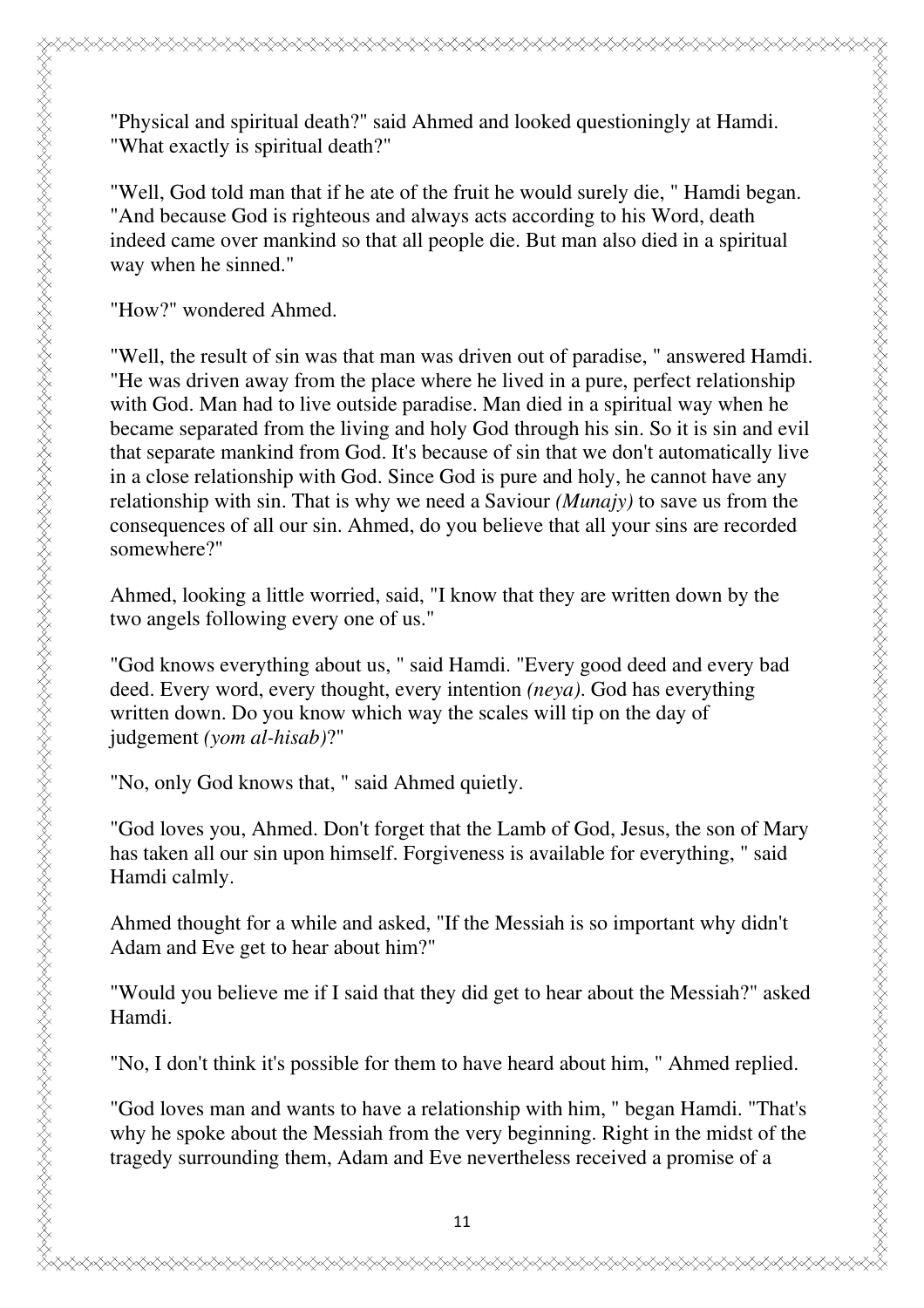deliverer who would one day crush Satan's power over man. God spoke to Satan in Adam and Eve's hearing:

#### **'And I will put enmity between you and the woman, and between your offspring and hers; he will crush your head, and you will strike his heel.' (3)**

"Throughout the whole Bible sons are named after their fathers, the son of Abraham, the son of Jacob, and so on. But here the Bible speaks of the woman's offspring, not the man's. Someone was to come who did not have a father, but was instead the son of the woman. This son would crush Satan's power over man, while Satan like a snake would try to kill the woman's son by striking his heel. This is exactly what happened when Jesus, the son of Mary offered his life as a ransom for the sin of mankind."

"Remarkable, " said Ahmed. "It's amazing that God already began to speak about the Messiah to the very first people on earth. It shows once more that the main theme of the Bible really is the Messiah. You've given me a lot to think about before next time, Hamdi."

"*Al-salamu aleykum.*"

"*Aleykum al-salam.*"

## **The Son of Abraham**

"I'm very curious, " said Hamdi. "I'd like to know what you think of *Al-Injil* (the Gospel)."

"It truly is a wonderful book, " replied Ahmed sincerely. "I have never read anything like it. It's fascinating to read about the Messiah's amazing miracles in detail. And his teaching up on the mountain (The Sermon on the Mount) is extraordinary. There is clarity and depth in what he says. He turns many concepts upside down when he tells us to love our enemies and pray for those who persecute us. And his teaching on prayer is so different from anything I have heard before. I have to admit that the book has made a deep impression on me, but at the same time it seems like I've got as many new questions as answers."

"Sounds interesting, " said Hamdi smiling. "Let's start with your first question."

"All right, " said Ahmed, "why does the Gospel begin with a genealogy from Abraham through David to the Messiah?"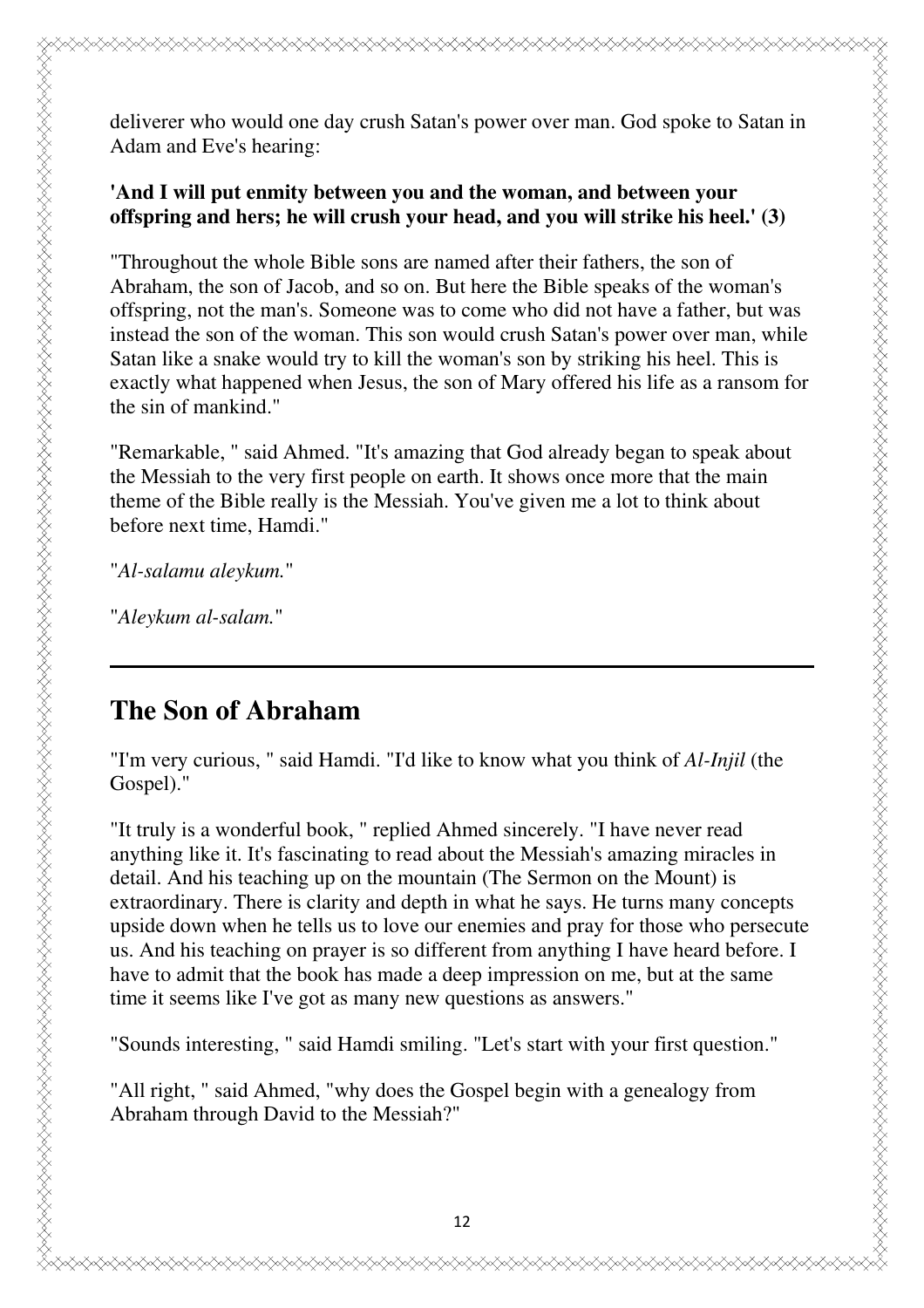After thinking for a while Hamdi asked, "Do you remember what we've talked about before, that the Bible holds together as a unit and that there is a theme running through the whole book?"

"Yes, I remember, " answered Ahmed.

"Do you remember what the theme was?"

"*Al-Masih*, " replied Ahmed.

"The answer to your question is related to that theme, " said Hamdi. "According to the prophets, the Messiah had to be the son of David and the son of Abraham."

Ahmed thought about what Hamdi had told him and said, "What you've said is interesting, but could you explain a little more about the different prophecies?"

After quite a long pause Hamdi began, "One day, about four thousand years ago, God spoke to Abraham, who is known as the friend of God *(khalil Allah)*. When Abraham was still called Abram, God gave him a promise which would be of great significance for all mankind. In the Tawrah (Pentateuch) we read:

#### **'The LORD had said to Abram, "Leave your country, your people and your father's household and go to the land I will show you. I will make you into a great nation and I will bless you; I will make your name great, and you will be a blessing. I will bless those who bless you, and whoever curses you I will curse; and all peoples on earth will be blessed through you." ' (1)**

"God called a man who had no children in spite of many years of marriage. God promised him a land. God would make him into a great nation. His name would be great and well-known. All this God fulfilled in detail. But the most remarkable of all the promises was that the Lord God would bless all the peoples on earth through Abraham. In this promise lies the promise of the Messiah. So the Messiah had to be a son of Abraham, and through him God would bless the whole world."

"But how do you know that the promise is about the Messiah and not someone else?" wondered Ahmed.

"We can say that it gradually becomes clearer as we read further in the Tawrah, " answered Hamdi. "In time Abraham got two sons, one with his wife Sarah, called Isaac *(Ishaq)*, and one with Sarah's maidservant Hagar *(Hajar)*, called Ishmael *(Ismail)*. Even though God blessed Ishmael, he made it clear to Abraham, even before Isaac's birth, that the promise regarding the Messiah would be fulfilled through Isaac when he said:

#### **'...Yes, but your wife Sarah will bear you a son, and you will call him Isaac. I will establish my covenant with him as an everlasting covenant for his**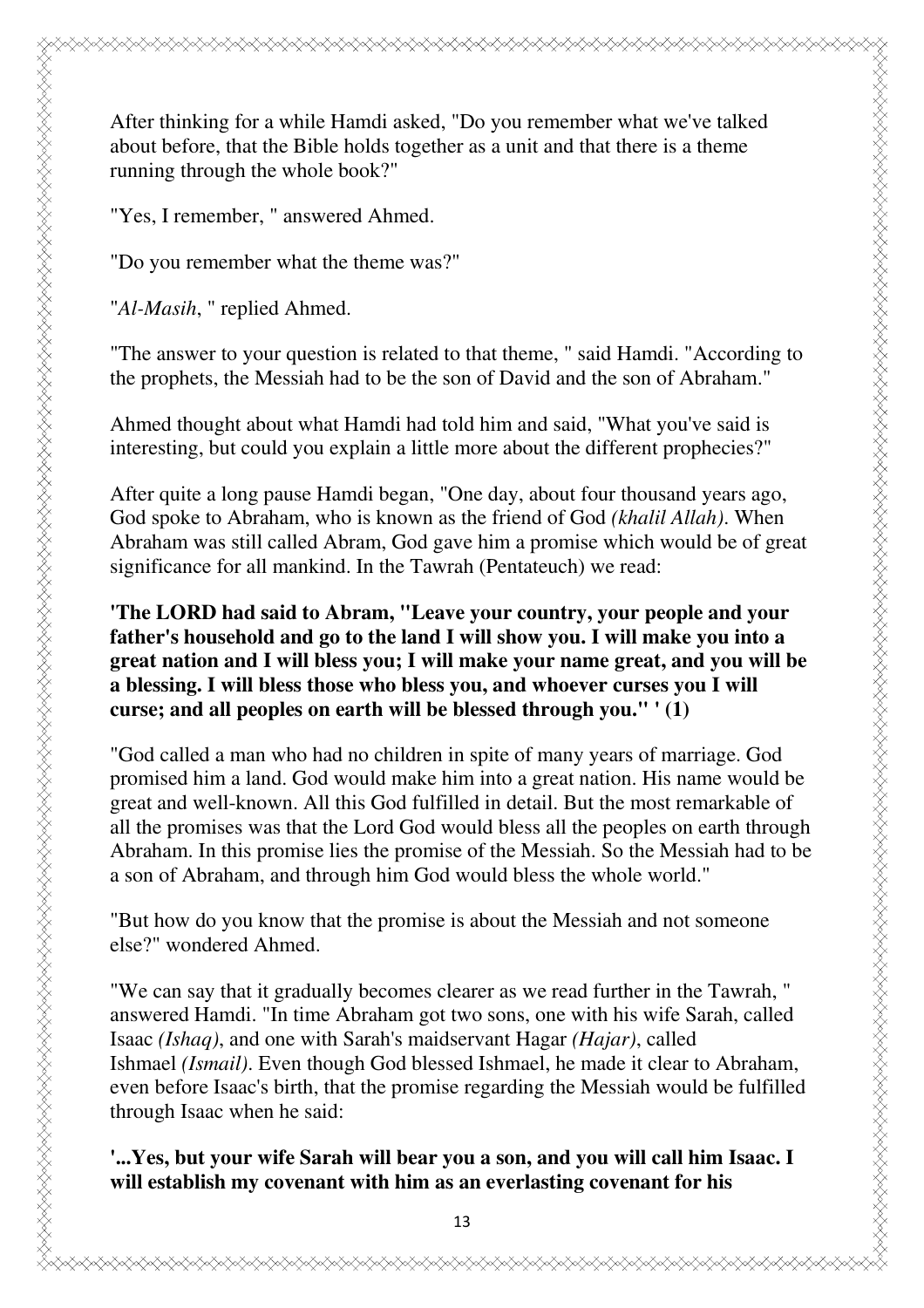## **descendants after him. And as for Ishmael, I have heard you: I will surely bless him; I will make him fruitful and greatly increase his numbers. He will be the father of twelve rulers, and I will make him into a great nation. But my covenant I will establish with Isaac...'" (2)**

"Yes, Ishmael, who God blessed, became the father of us Arabs, " said Ahmed, "but we Muslims know that God sent many of his apostles and prophets through Isaac's descendants."

Hamdi continued, "Isaac had two sons, Esau and Jacob *(Yaqub)*. God showed that the promised Messiah would come from Jacob when he revealed himself in a dream to him and said,

**'I am the LORD, the God of your father Abraham and the God of Isaac. I will give you and your descendants the land on which you are lying. Your descendants will be like the dust of the earth, and you will spread out to the west and to the east, to the north and to the south. All peoples on earth will be blessed through you and your offspring.' " (3)**

"It is remarkable that when God spoke with Jacob, he repeated many parts of the original promise to Abraham, " said Ahmed.

"That's because it's actually the same promise being passed on from one generation to the next, " Hamdi said, "but as you can see, Ahmed, it was through a son of Jacob that God was to bless all the peoples of the earth."

"Yes, and I begin to suspect that the Messiah will once more prove to be the main theme of the Bible, " replied Ahmed with a smile.

"That's correct, " said Hamdi. "Among the children of Israel *(bani Isra'il)* were many families. The question is whether God also revealed the family from which the Messiah would come. God chose David *(Sayedna Dawoud)* and made a covenant with him. In many prophecies God shows that the Messiah would come from the family of the prophet David. The prophet Isaiah, who lived more than two hundred years after David, likens the family of Jesse to the stump of a tree. David's father was called Jesse. From that family would come one on whom the Spirit of the Lord would rest. He would bring justice to the poor of the earth. He would create a kingdom like paradise itself, and everyone in that kingdom would know the Lord. Isaiah writes:

**'A shoot will come up from the stump of Jesse; from his roots a Branch will bear fruit. The Spirit of the LORD will rest on him... with righteousness he will judge the needy, with justice he will give decisions for the poor of the earth... In that day the Root of Jesse will stand as a banner for the peoples; the nations will rally to him, and his place of rest will be glorious...' " (4)**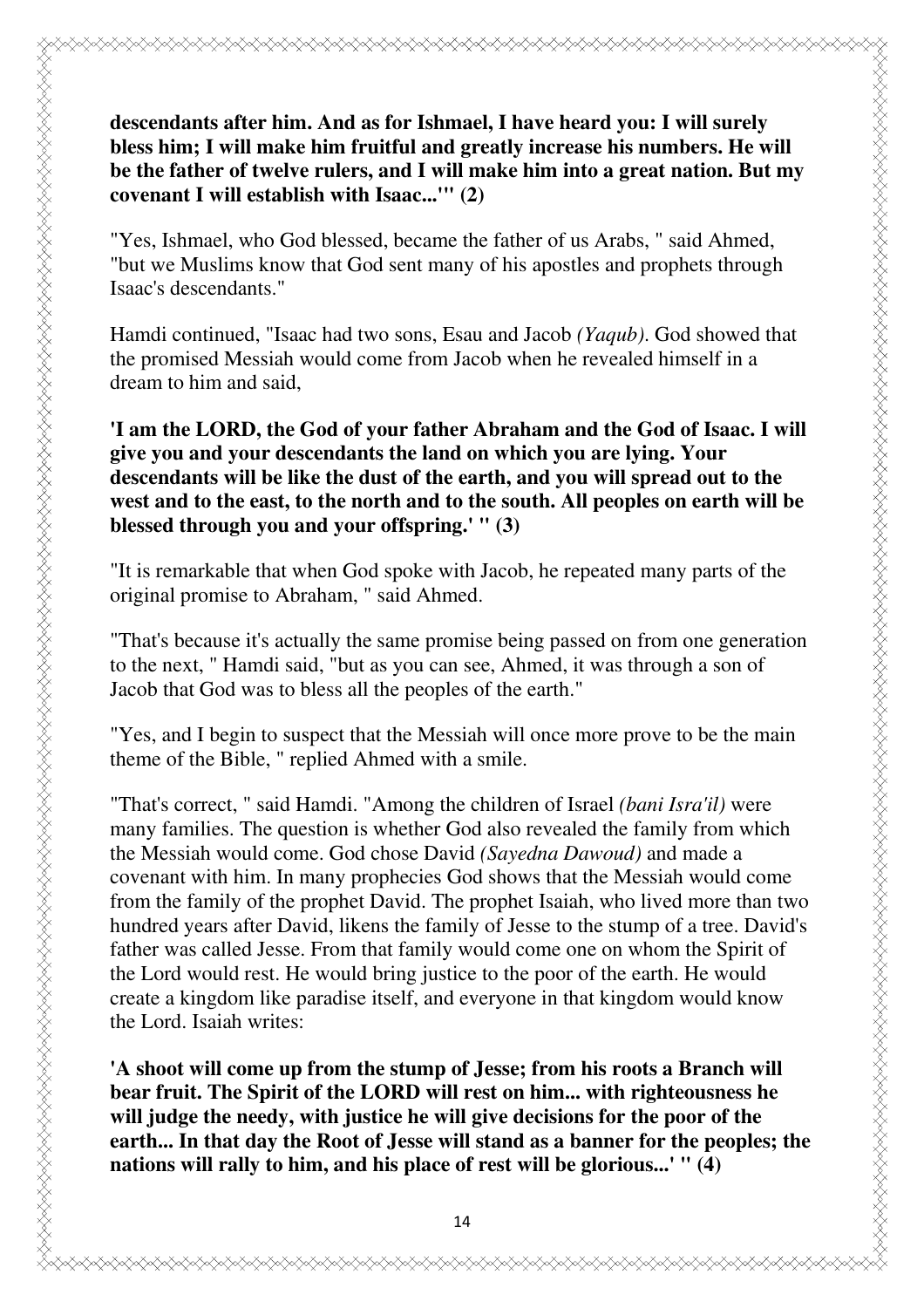"Let's see if I've got this right, " said Ahmed. "God revealed that the Messiah was to be a son of Abraham, Isaac, Jacob and David."

"Precisely!" answered Hamdi with a broad smile. "And when we read the Gospel we can see that the Messiah is born in accordance with the prophecies. That's why the Gospel begins with a genealogy. It proves that the Messiah is indeed the son of Abraham and David."

"Once more the main theme of the Bible has proved to be Jesus, the son of Mary, " said Ahmed. "But, Hamdi, I'm sure you're aware that I have some much more difficult questions in store. But I'll save them for next time."

"*Al-salamu aleykum.*"

"*Aleykum al-salam.*"

## **God is One**

ZARAZZAN ZANAN ANDAN ANDAN ANDAN ANDAN ANDAN ANDAN ANDAN ANDAN ANDAN ANDAN ANDAN ANDAN ANDAN ANDAN ANDAN ANDAN

"What do you see?" asked Ahmed, holding up three fingers in the air.

"I see three fingers on one hand, " said Hamdi with a smile, knowing what Ahmed was thinking of.

"Hamdi, " Ahmed continued, "do you believe God is one or three?"

"You maybe don't fully understand in what way I believe, " said Hamdi, "but you must understand that I believe in the one true God, the God who created heaven and earth, who can do anything, knows everything and is present everywhere. You know that my faith is based on the Bible, and God's Word teaches that God is one. This truth is written in many places throughout the Bible."

"But God cannot be three and one at the same time, " insisted Ahmed. He again held up three fingers and said, "One plus one plus one equals three and not one."

"How many Ahmed's are you?" asked Hamdi. "Are you one or two?"

"One, of course, " answered Ahmed.

"God has created you with a body and a spirit, " said Hamdi. "Is your body Ahmed?" asked Hamdi.

"Yes."

"But what about your spirit?" asked Hamdi. "Is that Ahmed?"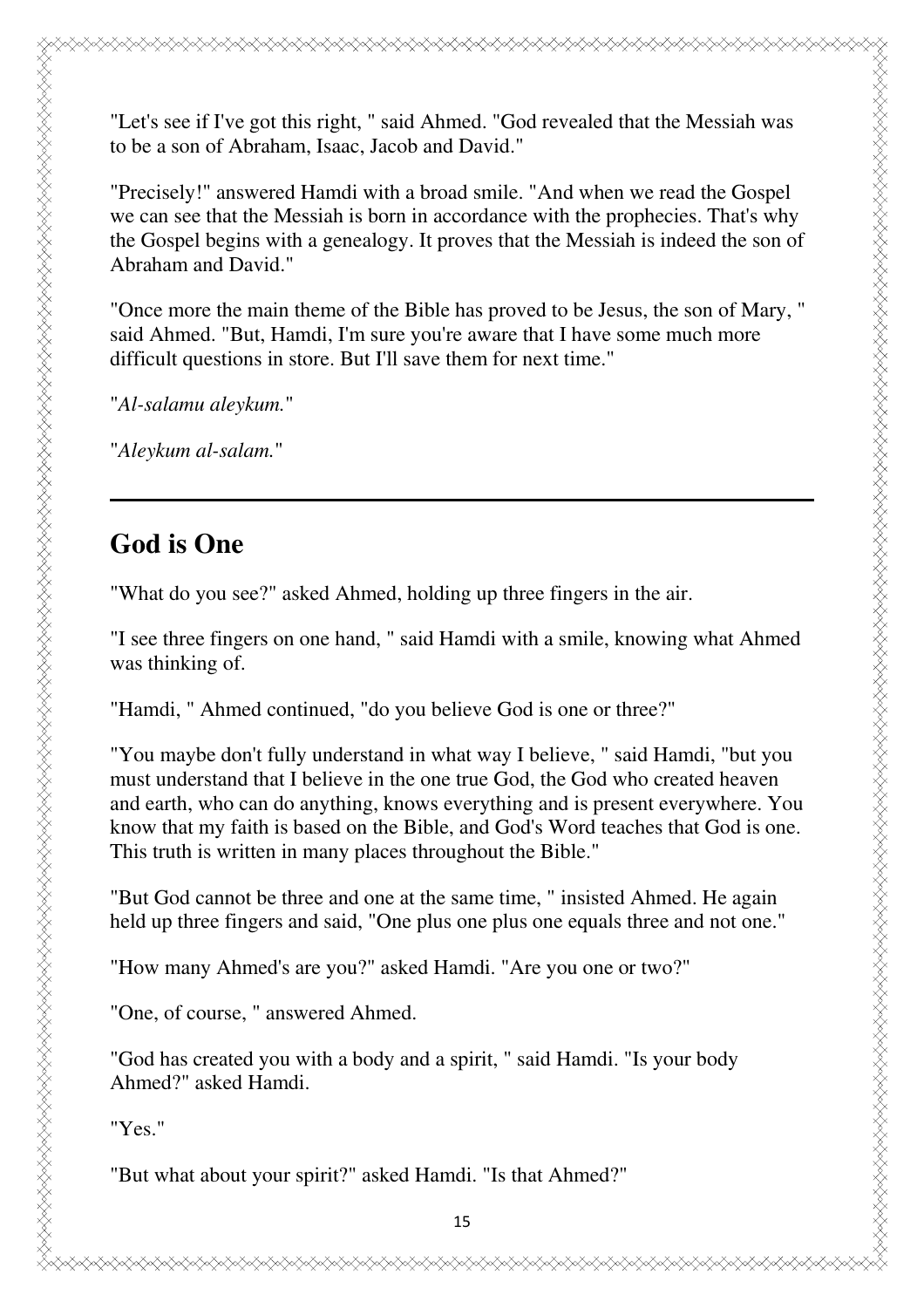"Well, yes it is, " said Ahmed, realising what Hamdi was going to say.

Hamdi continued, "Why is it impossible for God to be three in one when he has created us as two in one?" After a short pause Hamdi said, "We can say that God is a complex unity who reveals himself in three persons. After all, what is one times one times one, Ahmed?"

"One, " said Ahmed quietly. "But Jesus, the son of Mary is only man and not the Son of God." Ahmed was looking intently at Hamdi. "Do you believe that the Messiah is the Son of God, Hamdi?"

"What do you think I believe?" asked Hamdi.

"I'm not sure exactly, " said Ahmed, "but I suppose you believe that God had a physical relationship with the Virgin Mary, and they had a son together."

"*Astaghfer Allah!* (I ask God for forgiveness), " exclaimed Hamdi. "That is absolutely not what I believe, and I do not know any follower of the Messiah who believes that either."

Ahmed, surprised, asked, "Then what do you believe?"

"I believe God is eternal, that he existed in eternity before anything was created, " Hamdi began. "When the Gospel explains who the Messiah is, it does not begin with his birth into the world, but it begins in eternity, before God created the world. It is written in the Gospel:

**'In the beginning was the Word, and the Word was with God, and the Word was God. He was with God in the beginning. Through him all things were made; without him nothing was made that has been made. In him was life...' (1)**

"God created the world through his Word, didn't he?"

"Yes, that's right. God said, ' "Be!" And it is!' *(Kun fa yakun)*, " answered Ahmed.

"So God created the world through his Word, " said Hamdi. "And this Word, which proceeded from God, was a part of God and was filled with God's creative power and all his attributes. There was life in the Word of God, and wherever the Word became present, life was created in all its different forms."

"Yes, I agree with that, but what exactly does the expression 'and the Word was God' mean?" asked Ahmed.

"If I were to testify in a court of law, you would not be able to separate me from my words, " said Hamdi. "My words would represent me and would be a part of me.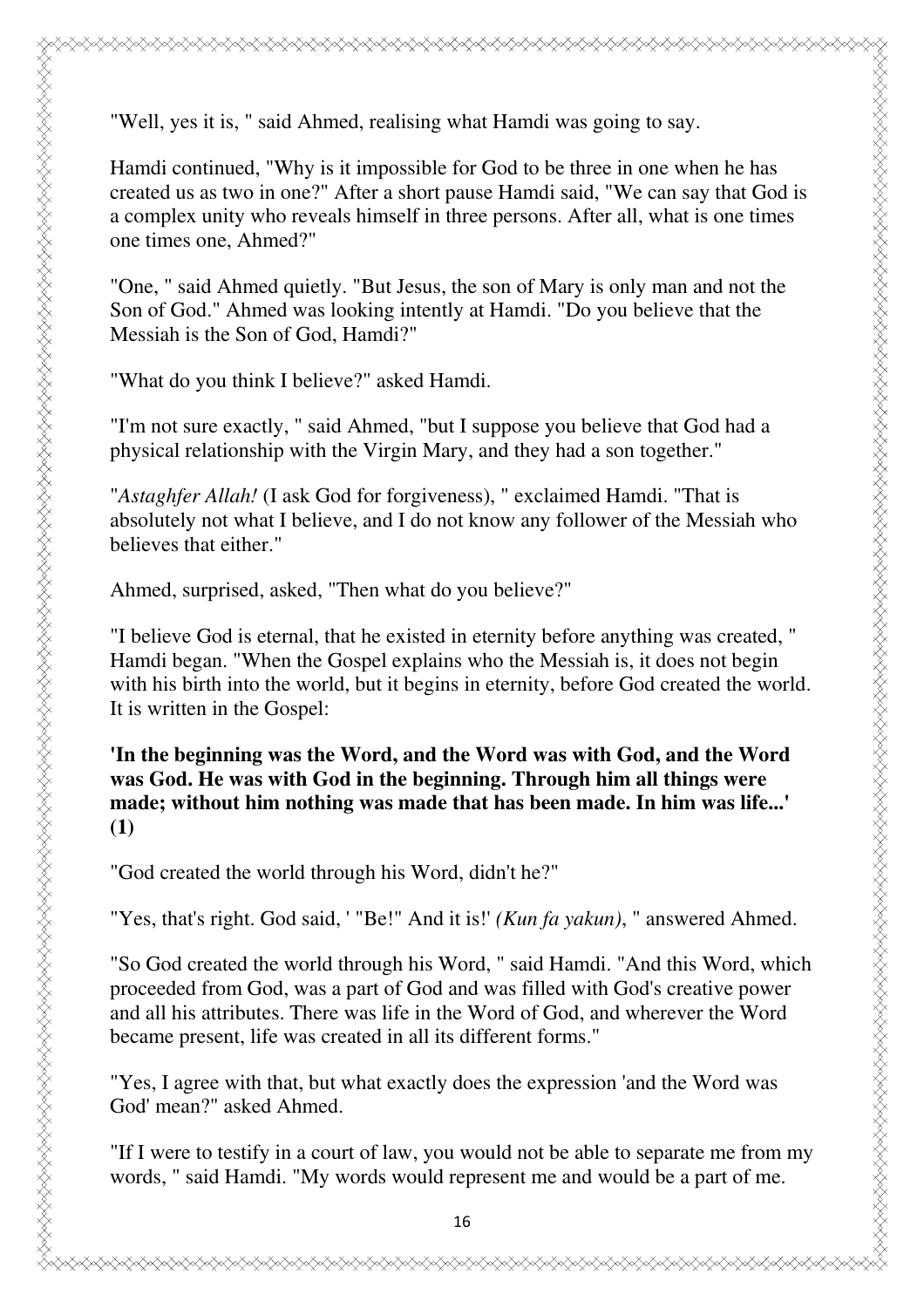When we sit here and talk, our words are a part of us so that we are represented by our words. When God created the universe, the Word he spoke was one with him. We cannot separate God from his Word. This eternal Word of God, who is one with him and contains all his attributes, was revealed in Jesus, the son of Mary, as it is written:

#### **'The Word became flesh and made his dwelling among us. We have seen his glory, the glory of the One and Only, who came from the Father, full of grace and truth.' (2)**

"Everything God has said about himself, all his attributes, were revealed in the Messiah. God is holy. When people saw how pure the Messiah was, they saw the holiness of God in him. God is love. When they saw how the Messiah loved people, they saw the love of God in him. God can do everything. He is omnipotent. When people saw how the Messiah walked on water, spoke to the storm, making the wind and the waves die down, created bread, healed the blind and raised the dead, they saw the power and glory of God revealed in him."

"But how can God, who is present everywhere, be limited to a human being?" persisted Ahmed. "Did God forget the universe when he was in the Messiah?"

"Ahmed, " said Hamdi, "suppose we were out on an unending ocean and we lowered a glass into it, filling it with water. If we analysed the water, we'd find it to be exactly the same as that in the ocean. It's the same with the Messiah. The eternal, almighty God is present everywhere. At the same time, he reveals himself in the Messiah with the same attributes and power. But God is not limited because he reveals himself in the Messiah. He is still infinite."

"But God cannot reveal himself in a person, " said Ahmed.

"How can we limit God?" asked Hamdi. "How can we say that the Almighty cannot? Can't he do everything?"

"Well, yes, he can do everything, " answered Ahmed, "but I can't believe that he has revealed himself in a human being."

"It's good that we agree that this can pose a problem for us but not for God, who can do anything he wants to, " said Hamdi. "If you didn't already know the story, what would you say if someone told you that God had revealed himself in a burning bush and had spoken out of that bush to Moses?"

Ahmed thought for a while and smiled to himself when he realised that it couldn't be more difficult for God to reveal himself in a human being than in a bush.

Hamdi continued, "Ahmed, think for a moment, who is the person who is actually called 'The Word of God' and 'The Spirit of God' *(Kalimat Allah wa Ruh Allah)*?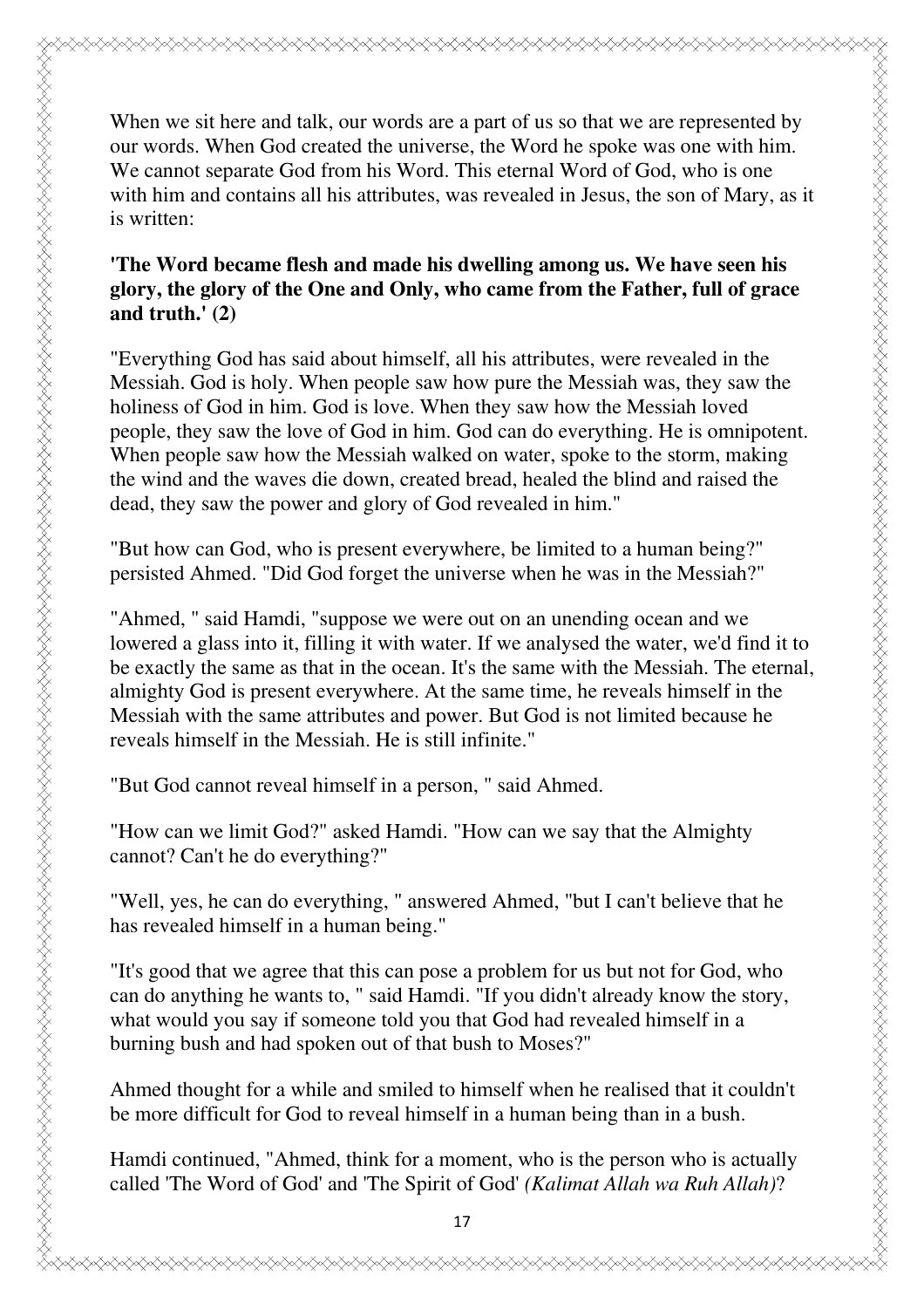#### **'The Holy Spirit will come upon you, and the power of the Most High will overshadow you. So the holy one to be born will be called the Son of God.' (3)**

"The question is who it is that came into the world in this way. Ahmed, if you had been a doctor at the time of the Messiah and it was your task to write out his birth certificate, what would you have written? What was his name?"

"I suppose I'd have written 'Jesus, the son of Mary', " said Ahmed.

"And the name of the mother?"

"Well, that would have been 'The Virgin Mary', " said Ahmed.

"And then we come to the name of the father, " said Hamdi with a smile.

"He didn't have a father, " answered Ahmed with an even broader smile.

"We could, of course, leave that line blank since he didn't have an earthly father, " said Hamdi, "...or we could ask ourselves, 'Where does he come from? What is the origin of the one called "The Word of God" and "The Spirit of God"? What is the identity of the one who came down from heaven?' He himself said:

**'For the bread of God is he who comes down from heaven and gives life to the world... I am the bread of life. He who comes to me will never go hungry, and he who believes in me will never be thirsty.' (4)**

**'I am the living bread that came down from heaven. If anyone eats of this bread, he will live for ever. This bread is my flesh, which I will give for the life of the world.' (5)**

"Ahmed, he came in order to give his flesh as a sacrifice for all mankind. He who partakes of ordinary bread receives physical life, but he who partakes of the bread of God that has come down from heaven receives spiritual life, eternal life. He who believes in the Messiah and partakes of him receives a life which satisfies man's innermost hunger and thirst for God. This is what I myself have experienced. The Messiah is an offer from God to you, Ahmed."

"I'm not ready for that yet, " said Ahmed quietly. "I have many thoughts going round and round in my head. I realise now that I've completely misunderstood the way in which you believe in God. I'm slowly beginning to understand how you believe in the one true God and that he revealed himself in the Messiah. You know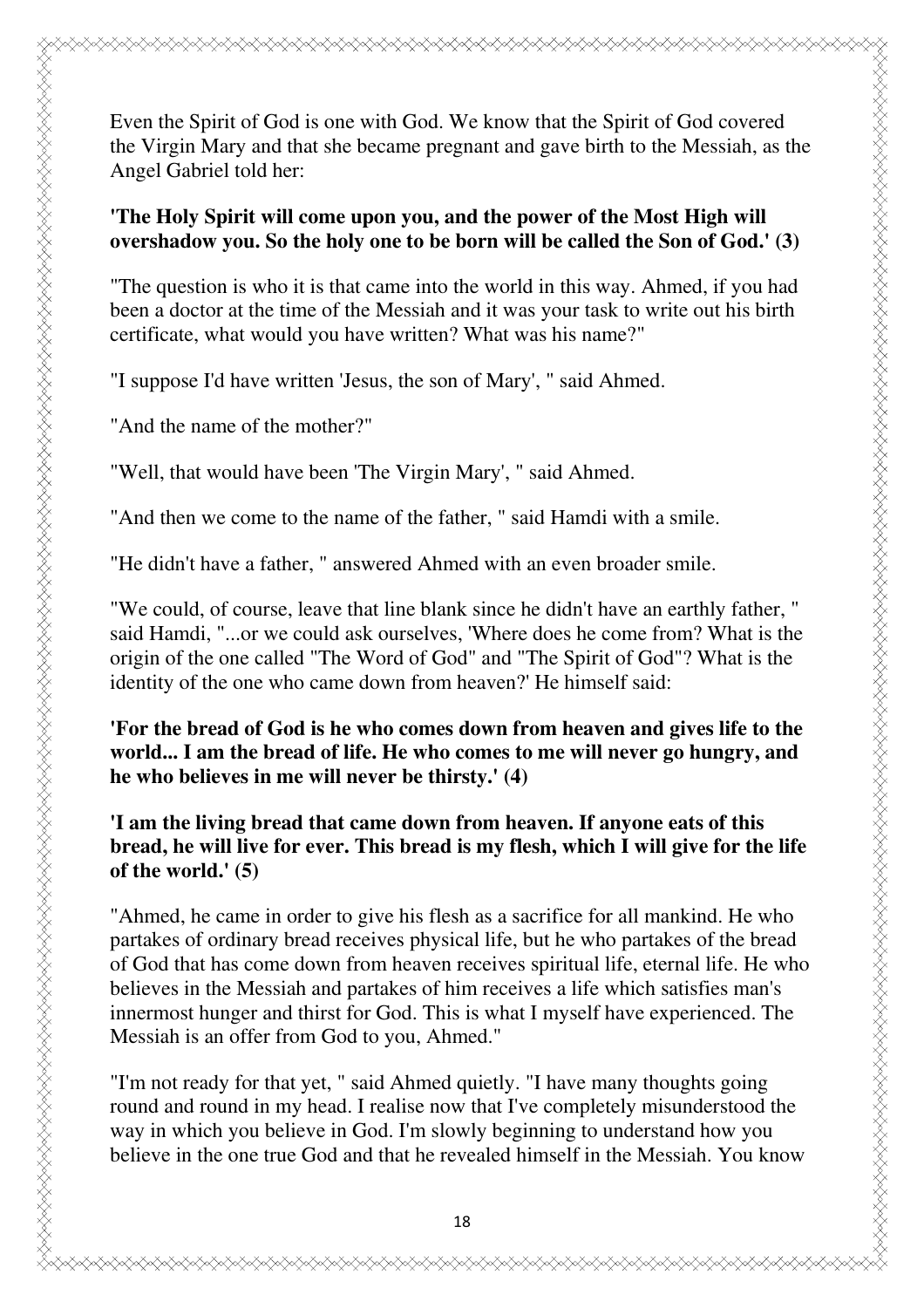that I love the Messiah with all my heart, but I still have a number of questions that need answering. But we can talk about those next time, can't we, Hamdi?"

"I'm looking forward to it, " answered Hamdi.

"*Al-salamu aleykum.*"

"*Aleykum al-salam.*"

## **God and Man**

ZAZZAN ZAZZANAN ZAZANAN ZAZANAN ZAZANAN ZAZANAN ZAZANAN ZAZANAN ZAZANAN ZAZANAN ZAZANAN ZAZANAN ZAZANAN ZAZANA

"I've been thinking almost day and night about our last discussion, " said Ahmed. "First you say that Jesus, the son of Mary is man. Then you say that God revealed himself in him. I want to know who he really is. Isn't it true that you've made the Messiah out to be the Son of God when he is nothing more than the son of Mary?"

"Ahmed, " Hamdi began, "the answer to that question is the key to eternal life with God, both here and now and in eternity. It would be *'shirk'* (to place someone on the same level as God) if we made a man out to be God. But the Bible teaches that God revealed himself in a man and not the other way round. We both agree that the Messiah was born as a man. In accordance with the prophets, he is the son of Abraham, the son of David and the son of Mary. But in the prophecies which were given long before the birth of the Messiah, God teaches us that he would come to us in the Messiah."

"Do you mean that the apostles and prophets before the Messiah already spoke about God himself being revealed in him?" Ahmed asked in surprise.

"The main theme of the Bible is the Messiah, so it shouldn't surprise us that God had already revealed the truth about the Messiah through the prophets, " said Hamdi.

"Show me, " requested Ahmed, "I'm very interested."

Hamdi thought for a while before saying, "When God, in about 700 BC, revealed to the prophet Micah that the Messiah would be born in the town of Bethlehem, he also disclosed that the one who would be born existed long before he was born:

**'But you, Bethlehem Ephrathah, though you are small among the clans of Judah, out of you will come for me one who will be ruler over Israel, whose origins are from of old, from ancient times.' (1)**

"The Messiah was indeed born in the town of Bethlehem, as it is written in the Gospel: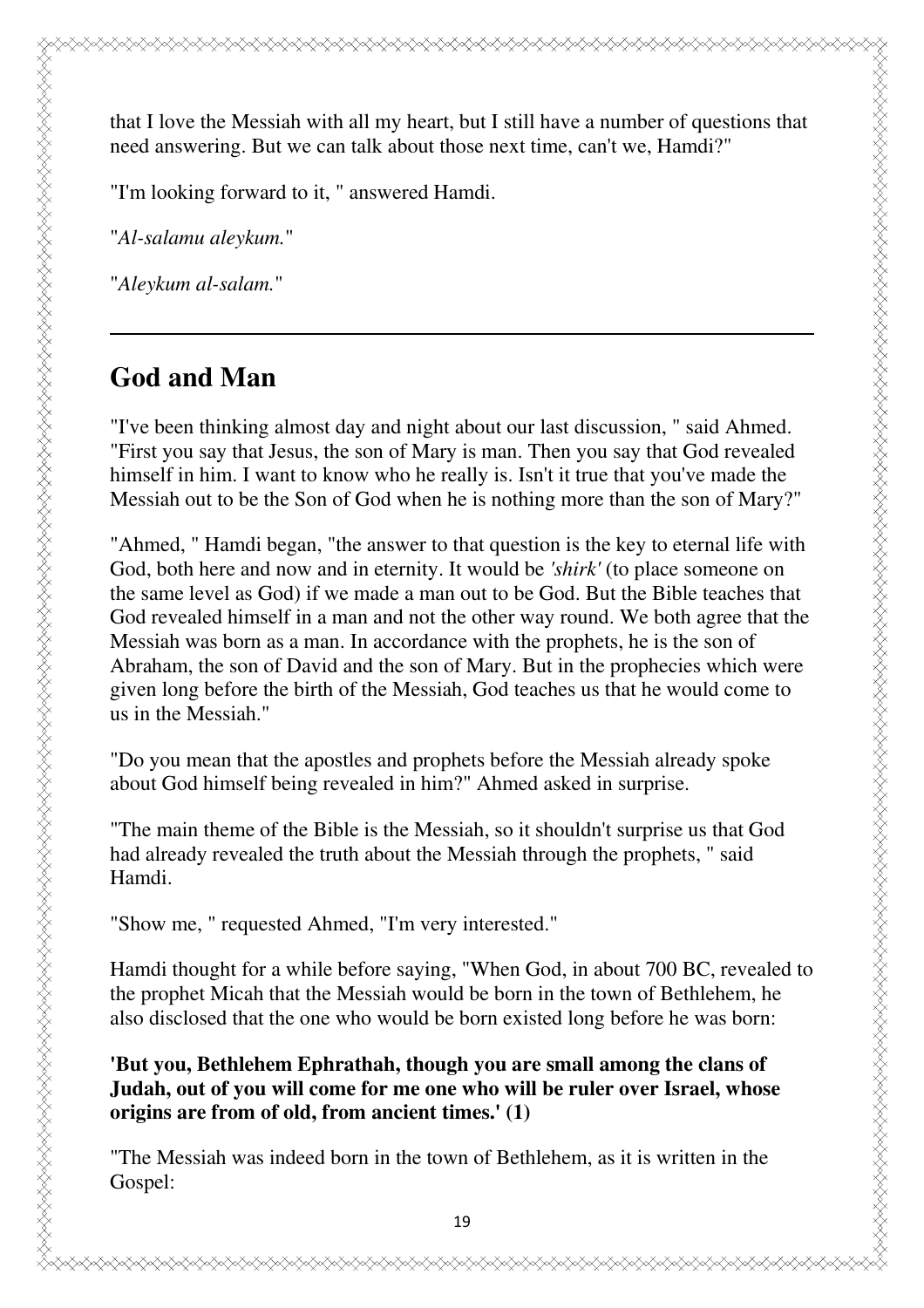**'So Joseph also went up from the town of Nazareth in Galilee to Judea, to Bethlehem the town of David, because he belonged to the house and line of David. He went there to register with Mary, who was pledged to be married to him and was expecting a child. While they were there, the time came for the baby to be born, and she gave birth to her firstborn, a son.' (2)**

"The question is of who he is who existed long before he was born into the world. We see what he himself said in a conversation with some exasperated Jews in Jerusalem *(Al-Quds)*:

**'"Your father Abraham rejoiced at the thought of seeing my day; he saw it and was glad." "You are not yet fifty years old, " the Jews said to him, "and you have seen Abraham!" "I tell you the truth, " Jesus answered, "before Abraham was born, I am!"' (3)**

"We know that Abraham lived around 2000 BC."

"So, the Messiah himself claimed that he existed before he was born, " said Ahmed. "But where in the prophets does it say that God would reveal himself in the Messiah?"

"That is written in many places, " said Hamdi. "The prophet Isaiah speaks about one who would come from the small area where Jesus, the son of Mary grew up. He would create an eternal kingdom, which would be characterised by the peace of God. He himself, who would also be a son of David, would reign in this kingdom for ever. The prophet describes the characteristics of the Messiah with the different names he is given:

**'For to us a child is born, to us a son is given, and the government will be on his shoulders. And he will be called Wonderful Counsellor, Mighty God, Everlasting Father, Prince of Peace. Of the increase of his government and peace there will be no end. He will reign on David's throne and over his kingdom, establishing and upholding it with justice and righteousness from that time on and for ever.' (4)**

"We know that the names God gives someone describe that person's characteristics. So, who is he, Ahmed, who is given the names 'Wonderful Counsellor', 'Mighty God', 'Everlasting Father' and 'Prince of Peace'?"

"This picture of the Messiah the prophets painted before he was born is beginning to take shape for me, " said Ahmed, "but does it really say that God would come to the world he himself created?"

"John the Baptist *(Yahya Ibn Zakaria)* lived at the same time as the Messiah, " said Hamdi. "He was sent by God to prepare the way for the Messiah, so that people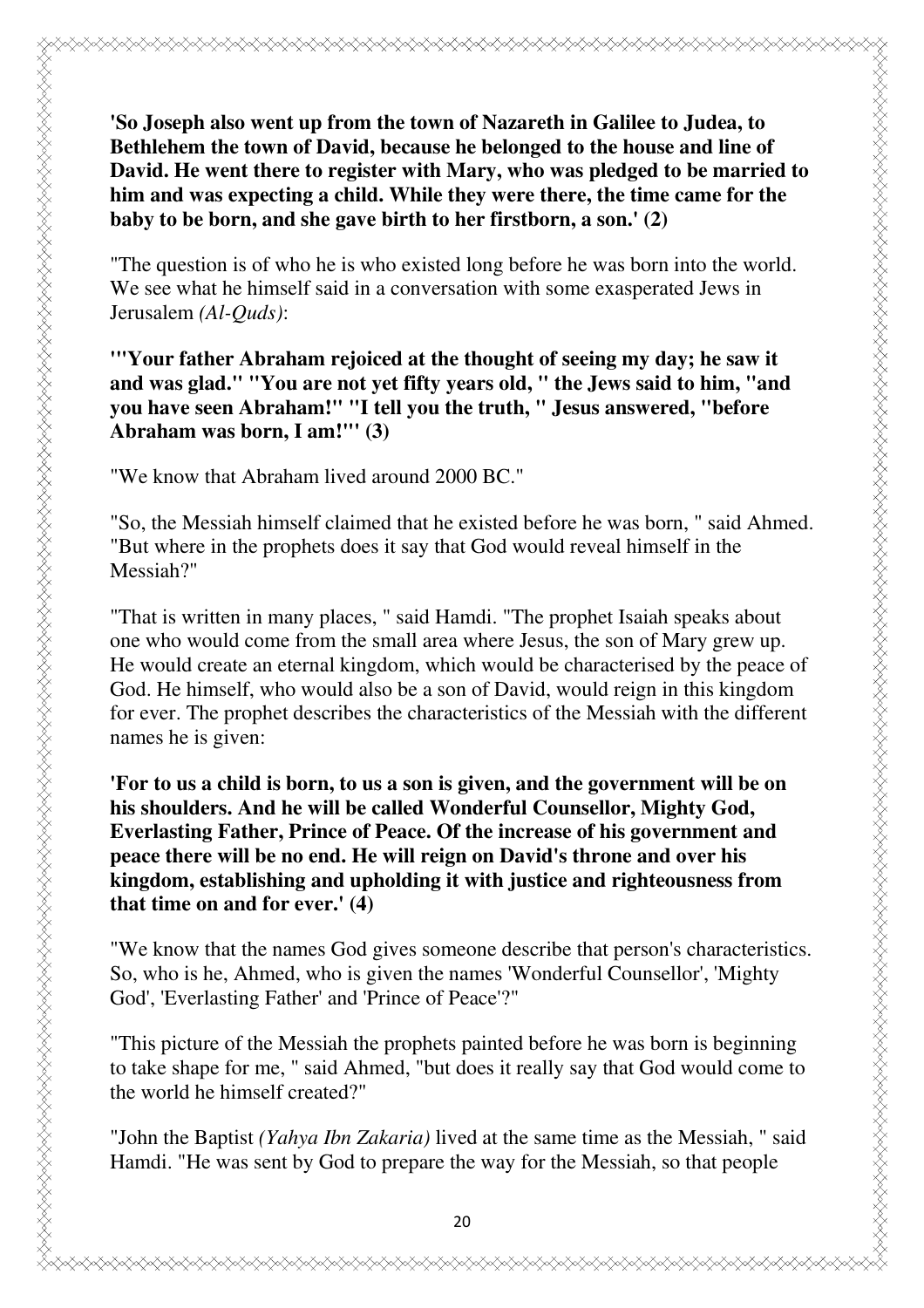would repent and come to faith in him. When John was asked who he himself was and why God had sent him, he replied with a quote from the prophet Isaiah, chapter 40, where it is written:

**'A voice of one calling: "In the desert prepare the way for the LORD; make straight in the wilderness a highway for our God. Every valley shall be raised up, every mountain and hill made low; the rough ground shall become level, the rugged places a plain. And the glory of the LORD will be revealed, and all mankind together will see it." ' (5)**

"The picture from the prophet Isaiah portrays the visit of a great king. People were to build a new and straight highway for him through the wilderness. But who is this visiting king, Ahmed?"

"Well, according to the prophet, he is the Lord, our God, " said Ahmed quietly.

"The picture becomes even clearer, " continued Hamdi, "when we read further in the same passage, where it is written:

**'You who bring good tidings to Jerusalem, lift up your voice with a shout, lift it up, do not be afraid; say to the towns of Judah, "Here is your God!" See, the Sovereign LORD comes with power, and his arm rules for him. See, his reward is with him, and his recompense accompanies him. He tends his flock like a shepherd: He gathers the lambs in his arms and carries them close to his heart; he gently leads those that have young.' (6)**

"The Messiah did indeed come as a shepherd for all believers. He himself said,

#### **'I am the good shepherd. The good shepherd lays down his life for the sheep.' (7)**

"But, Ahmed, who is it, according to the prophet, that will come as a shepherd?"

"I have to admit that it's shown to be the Lord God himself, " answered Ahmed, now quite shaken by the prophet's words.

Hamdi continued, "As you understand, Ahmed, all these prophecies concerning the Messiah were fulfilled in Jesus, the son of Mary. Before the Messiah was born, the Angel Gabriel came to Zechariah, the future father of John the Baptist. The angel explained to Zechariah that he would have a son and told him what a special task his son would have. The Angel Gabriel said:

#### **'...he will be filled with the Holy Spirit even from birth. Many of the people of Israel will he bring back to the Lord their God. And he will go on before the Lord, in the spirit and power of Elijah, to turn the hearts of the fathers to**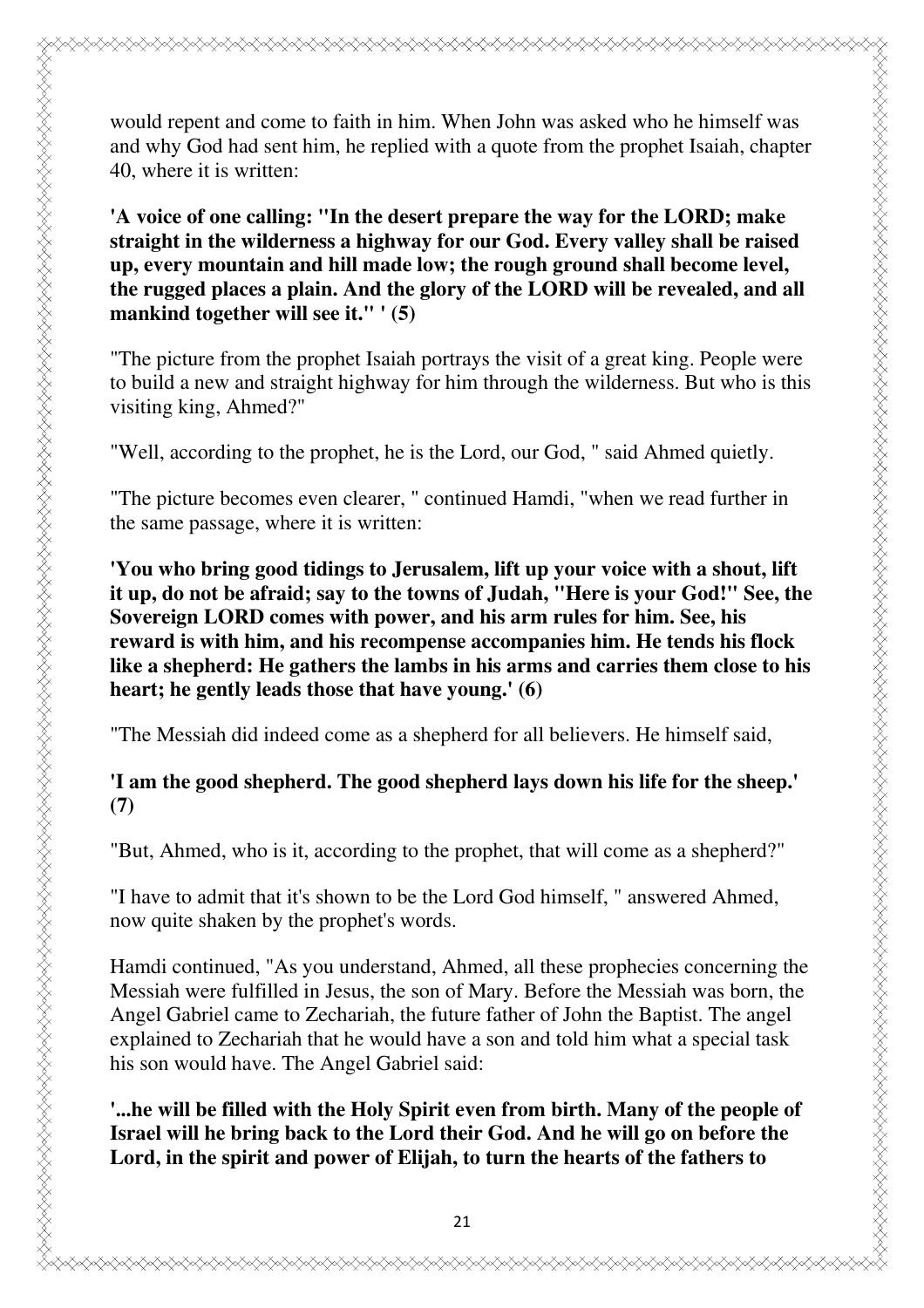### **their children and the disobedient to the wisdom of the righteous - to make ready a people prepared for the Lord.' (8)**

"Who is it, according to the Gospel, that John the Baptist will go before, Ahmed?"

"The Lord their God, " answered Ahmed.

"When John the Baptist was still newly born, " continued Hamdi, "Zechariah prophesied over him, his new-born son:

**'And you, my child, will be called a prophet of the Most High; for you will go on before the Lord to prepare the way for him, to give his people the knowledge of salvation through the forgiveness of their sins, because of the tender mercy of our God, by which the rising sun will come to us from heaven.' (9)**

"Do you see, Ahmed, that *Yahya Ibn Zakaria*, according to the words of the prophet Isaiah, the Angel Gabriel and his father Zechariah, was to go before the Lord, and that the one to come was God himself?"

"Yes, I can see that and I can suppose that all this was confirmed when the Messiah actually came, " said Ahmed seriously.

"Yes, in detail, " said Hamdi. "When the Virgin Mary gave birth to the Messiah in Bethlehem, the town of David, the Angel of the Lord appeared to some shepherds outside the town and said to them:

#### **'Do not be afraid. I bring you good news of great joy that will be for all the people. Today in the town of David a Saviour has been born to you; he is Christ the Lord.' (10)**

"The fact that the Messiah is the Lord himself is confirmed again and again in the Gospel. He himself said:

## **'I and the Father are one.' " (11)**

"I already had a great love and respect for Jesus, the son of Mary, " said Ahmed, "but now for the first time, I think I can see the full picture of who the Messiah really is and why he was born into the world. I am truly grateful that you took the time and effort to explain this to me, Hamdi."

"Ahmed, " said Hamdi seriously, "by faith in the Messiah, God offers forgiveness for everything and eternal life. The Messiah, who himself conquered death and raised the dead, says: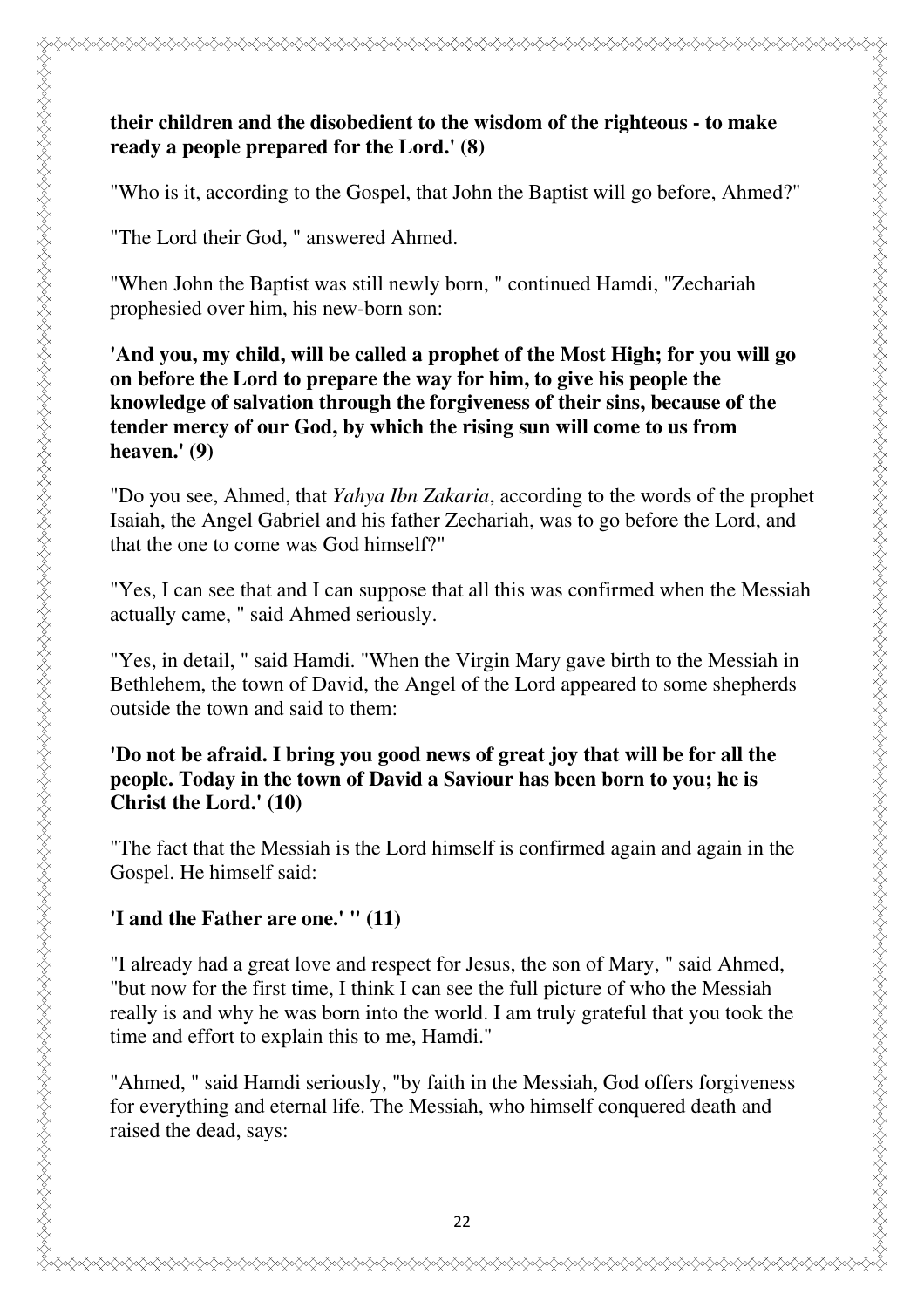### **'I am the resurrection and the life. He who believes in me will live, even though he dies; and whoever lives and believes in me will never die.' (12)**

"Ahmed, do you want to receive the gift of God to you by faith in the Messiah?"

"Yes, I feel as if he is standing and knocking on my door right now, " said Ahmed with tears in his eyes. "How can I receive God's gift?"

"It isn't difficult, " said Hamdi. "Pray to God in your own words. Confess everything. God knows all about us anyway. Receive forgiveness through the Messiah's sacrifice for you. Pray that God will come into your life by his Spirit and give you strength to follow the Messiah as his disciple. Pray this prayer in the name of the Messiah. He, by his sacrifice, is the mediator between you and God the Father. When you receive the Messiah in this way, by faith, as God's gift to you, a miracle takes place in your life. The Bible says that you are born again. You receive a new life from God. You enter into a new, personal relationship with God through the Messiah. So God becomes your father and you his child, as it is written in the Gospel concerning all those who received the Messiah:

#### **'Yet to all who received him, to those who believed in his name, he gave the right to become children of God.' " (13)**

When they had prayed together and thanked the Lord, Hamdi said with a big smile, "Welcome to the family! Now, through the Messiah, we are brothers in God's great family."

"How can I ever thank you, " said Ahmed full of joy.

"Thank God, and do it every day, " answered Hamdi. "Seek the fellowship of others who follow the Messiah in the same way as you. Now you can really pray the prayer the Messiah taught his disciples to pray:

**'Our Father in heaven, hallowed be your name, your kingdom come, your will be done on earth as it is in heaven. Give us today our daily bread. Forgive us our debts, as we also have forgiven our debtors. And lead us not into temptation, but deliver us from evil, for yours is the kingdom and the power and the glory for ever. Amen.' " (14)**